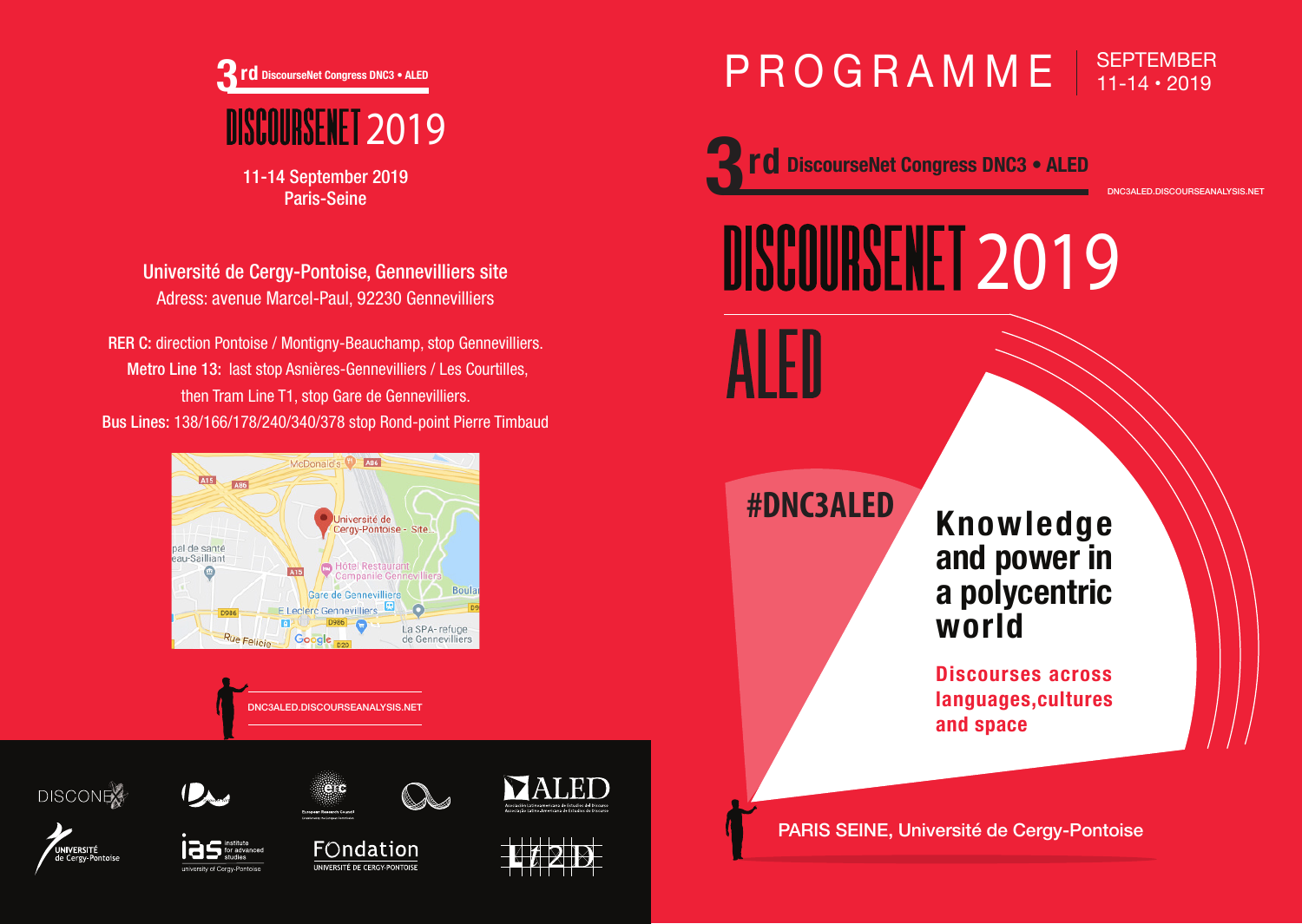Bienvenue, bienvenido, добро пожаловать, willkommen, bem-vindo, welcome to DNC3ALED!

DiscourseNet and La Asociación Latinoamericana de Estudios del Discurso are delighted to host you for our joint congress *"Knowledge and Power in a Polycentric World. Discourses across languages, cultures and space"* (11-14 September 2019) on the Gennevilliers campus of the University of Paris Cergy Pontoise.

Both associations have long brought discourse researchers together across countries. ALED has been organizing colloquia and congresses in the Spanish- and Portuguese-speaking countries of the Americas since 1995. DiscourseNet started as an initiative of German-speaking discourse researchers in the social sciences and humanities in 2005 and has since organised more than 30 events in Europe. DNC3ALED brings these strands together for the first time and makes visible the vast multilingual space of Discourse Studies today.

While we have long been working in many languages in both associations, we feel that academic events, which are often monolingual, create the questionable idea of discourse research 'normally' being done in one language. Yet the reality is different for the overwhelming majority of discourse researchers. The DiscourseNet Survey sent out in early August 2019 shows that among registered users of the DiscourseNet portal the researchers speaking no more one language are a small minority.

This is why DNC3ALED decided to consider abstracts from any language. We now have five language streams: English (98 presentations), Spanish (64), Portuguese (49), French (60), Russian (16). We also have one panel in German. Organising a multilingual conference with participants from more than a dozen countries is not without its challenges. We also encourage all speakers to use powerpoints in a different language and cater to an audience where native speakers of your language are always a minority.

DiscourseNet General Assembly. DNC3ALED will also be a landmark event because during the General Assembly on the 14th of September 2019 DiscourseNet is set to become an association "DiscourseNet: International Association for Discourse Studies". The DiscourseNet community has been consulted over the last few months through our survey (https://warwickappling.eu.qualtrics.com/jfe/form/SV\_3EjmhY5HyOh5vnv), which we recommend all discourse researchers to fill out. All DNC3ALED participants are invited to attend the General Assembly on the last day and join our new association. You will find

the latest news, announcements and the association's founding documents on our webpage https://discourseanalysis.net/DN We recommend you to take your time prior to the General Assembly and go through the survey and read the documents. We invite you to take a computer or mobile device with you so that you can participate in debates online during the General Assembly. If you want to make a contribution to our friendly and diverse community, the DiscourseNet crowd will be happy to hear from you and see how ideas can be realized.

Rooms and catering. The plenary sessions and all conference rooms will be indicated by arrows. The building is closed every evening at 7:45. You can have lunch at the canteen from 12:00 to 1:45 (closed on Saturday) or at the restaurants near the train station. Food and drinks can be bought at the machines near the main entrance of the building. Several bathrooms can be found on every floor. Students and organisers with orange badges will help you during the conference. They will normally be in the main hall, near the entrance. You are all welcomed at the cocktail on the 12th, at 5:30, in the main hall, 1st floor. On the 13th, there will be a trip *to Abbaye Royaumont* which you need to be registered for. The contact person is Axel Boursier (boursier.axel@gmail.com).

Organisers. DNC3ALED has been organised by a team of enthusiasts with the most diverse backgrounds, comprising junior and senior researchers from seven countries, with a resolutely interdisciplinary background, including linguistics, sociology, media studies, education.

Generous support has come from the Institute of Advanced Studies of the University of Cergy-Pontoise and from the Foundation of the University of Cergy-Pontoise. We would like to thank them and also Paris-Seine University and LT2D researche centre for hosting this international conference.

We thank you for having come to Paris and we wish you a successful conference!

The organizing team. Johannes Angermuller (Open University / École des Hautes Études en Sciences Sociales), Cristina Arancibia Aguilera (Pontificia Universidad Católica de Chile, ALED), Johannes Beetz (University of Warwick), Axel Boursier (Paris Seine, Cergy-Pontoise), Françoise Dufour (École des Hautes Études en Sciences Sociales), Michael Kranert (Edinburgh Napier University), Julien Longhi (Université Paris Seine, Cergy-Pontoise), Felicitas Macgilchrist (Georg Eckert Institute / Universität Göttingen), Ailin Nacucchio (Paris 3 - Sorbonne Nouvelle), Laura Pardo (Universidad de Buenos Aires, ALED), Luciana Radut-Gaghi (Université Paris Seine, Cergy-Pontoise), Marco Antonio Ruiz (Universidade Federal de São Carlos / École des Hautes Études en Sciences Sociales, ALED), Susanne Weber (Universität Marburg), Jan Zienkowski (Université Saint-Louis, Bruxelles)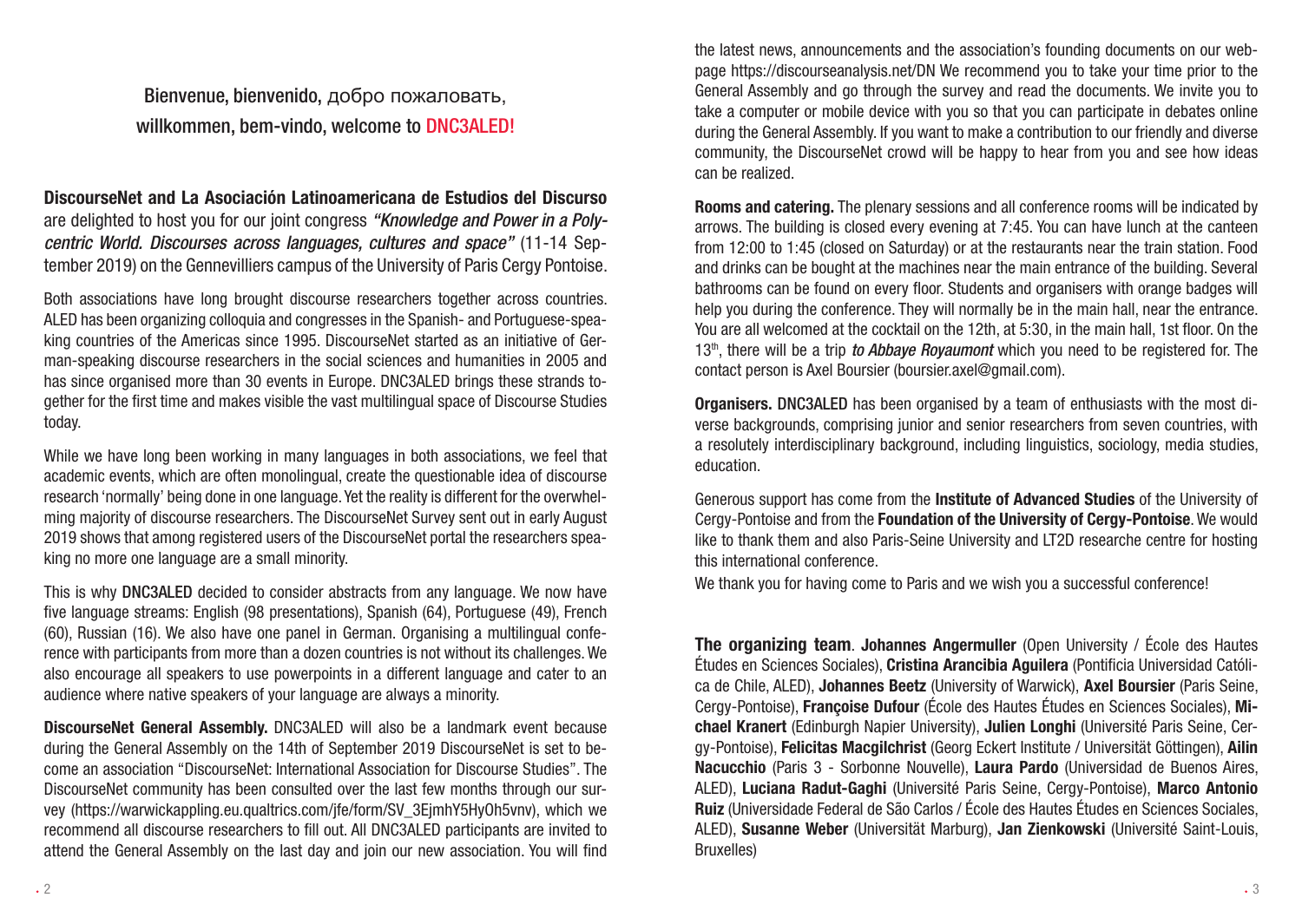### Patrick Charaudeau

..................................................................................................................................................................................................................... *«Le discours populiste comme symptôme d'une crise des pouvoirs»* .....................................................................................................................................................................................................................

.....................................................................................................................................................................................................................

September 12 • 11:15-12:15 • Room F135-136

Patrick Charaudeau est Professeur émérite de l'Université de Paris XIII, fondateur du «Centre d'Analyse du Discours» de l'université Paris XIII. Actuellement chercheur au «Laboratoire Communication et Politique» du Centre National de Recherche Scientifique (CNRS-Irisso). Membre d'Honneur de l'Association Latino-américaine des Études du Discours (ALED).

.....................................................................................................................................................................................................................

#### Quelques publications :

*La conquête du pouvoir. Opinion, Persuasion, Valeurs, les discours d'une nouvelle donne politique,* L'Harmattan, Paris, 2013.

*Le discours politique. Les masques du pouvoir,* Limoges, Lambert-Lucas (réédition) 2015. *Humour et engagement politique* (dir.), Limoges, Lambert-Lucas, 2015.

Le débat public. Entre controverse et polémique. Enjeu de vérité, enjeu de pouvoir. Lambert-Lucas, 2017.

### Viviane de Melo Resende .....................................................................................................................................................................................................................

*«Estudos críticos do discurso e pensamento decolonial: sobre a negação ontológica de pessoas em situação de rua em notícias»*

.....................................................................................................................................................................................................................

.....................................................................................................................................................................................................................

September 14 • 11:15-12:15 • Amphithéâtre

Viviane de Melo Resende holds a Ph.D. in Linguistics. She is an associate professor at the University of Brasilia, where she also coordinates the Centre for Language and Society Studies and the Critical Discourse Studies Laboratory. Co-director of the Centre for Advanced Multidisciplinary Studies, permanent researcher of the Graduate Programs in Linguistics, and in Development, Society and International Cooperation, and a CNPq researcher. Co-editor of Revista Latino-Americana de Estudos do Discurso and of Discurso & Sociedad. Delegate in Brazil for the Latin American Discourse Studies Association (ALED), Secretary of the Research Committee Language and Society from ISA (RC25) and member of the Directive Board of Discourse and Society Studies Association (EDiSo). Her research interests include critical discourse studies, decolonial turn, race-class-gender intersectionalities, homelessness, social movements, online journalism.

### Bibliographical References:

Resende, V. M. 2018. *Decolonizing critical discourse studies: for a Latin American perspective. Critical Discourse Studies.* 10.1080/17405904.2018.1490654.

.....................................................................................................................................................................................................................

Resende, V. M. 2017. *Análise de discurso crítica: reflexões teóricas e epistemológicas quase excessivas de uma analista obstinada. In: Outras perspectivas em análise de discurso crítica.* Campinas: Pontes.

Resende, V. M. 2016. *Discursive representation and violation of homeless peoples rights: Symbolic violence in Brazilian online journalism.* Discourse & Communication, 10 (6), p. 596-613.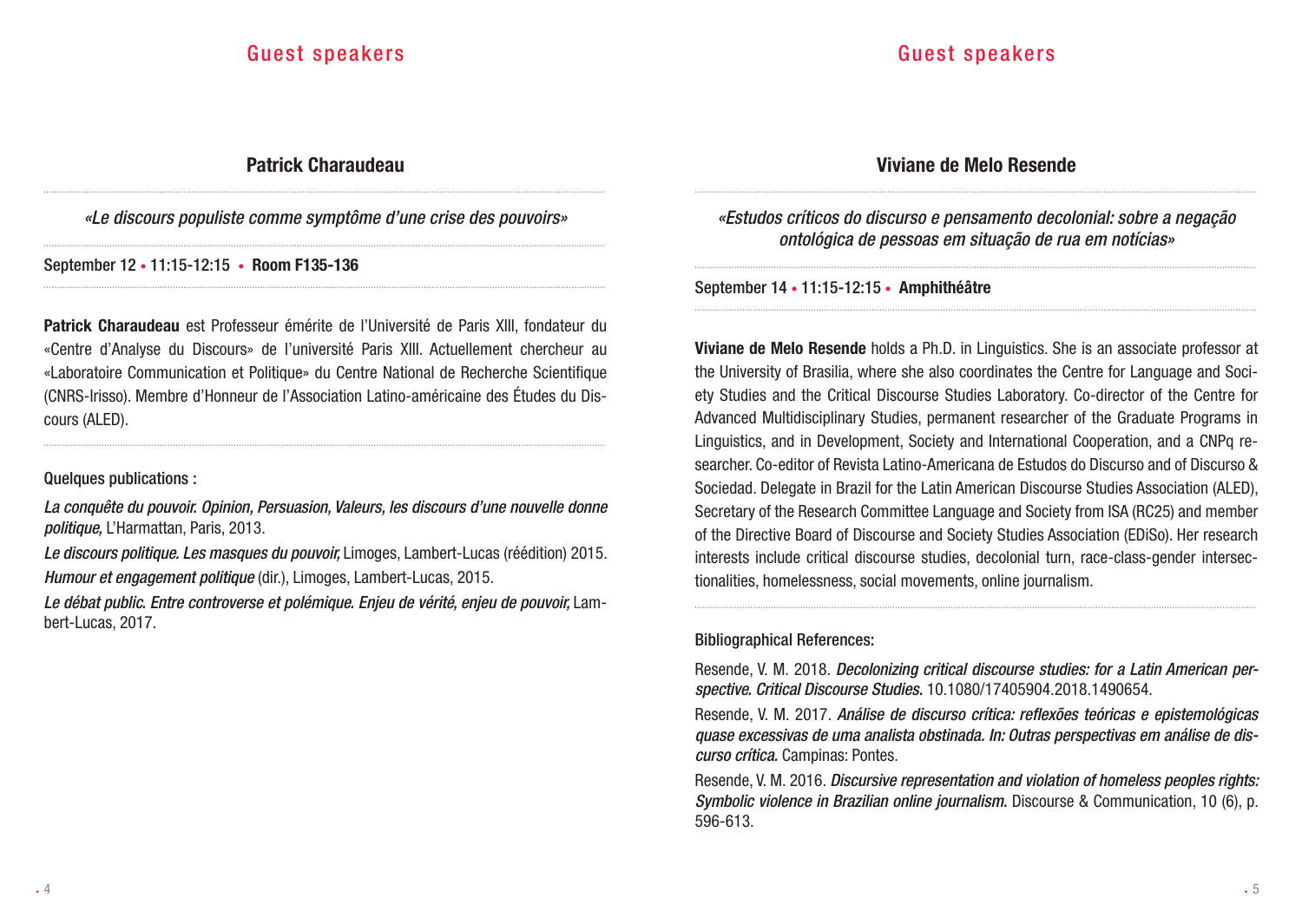### PANELS AND SESSIONS 11 September

| 3rd DiscourseNet - Asociación Latinoamericana de Estudios del Discurso<br><b>DNC3-ALED Discourse Studies Congress</b>                                                                                                                                     | <b>ROOM</b> | 14:00 - 16:00                                                                                                                                                                                                                                                                                                  | $16:15 - 18:15$                                                                                                                                                                       |
|-----------------------------------------------------------------------------------------------------------------------------------------------------------------------------------------------------------------------------------------------------------|-------------|----------------------------------------------------------------------------------------------------------------------------------------------------------------------------------------------------------------------------------------------------------------------------------------------------------------|---------------------------------------------------------------------------------------------------------------------------------------------------------------------------------------|
| <b>Knowledge and Power in a Polycentric World</b><br>Discourses across languages, cultures, space                                                                                                                                                         | A108        | <b>SESSION Populism and Post-Truth</b><br>Michael Kranert, Marie Reetz, Junling Zhu,<br>Catherine Bouko                                                                                                                                                                                                        | PANEL DIPAC. Discours et pratiques<br>de positionnement académique<br>Hosts: Françoise Dufour, Johannes Anger-<br>muller, Eduardo Chavez Herrera, Johannes                            |
| 11-14 September 2019<br><b>Paris-Seine</b>                                                                                                                                                                                                                |             |                                                                                                                                                                                                                                                                                                                | Beetz, Shafiq Hashim, Maude Vadot<br>Johannes Angermuller, Johannes Beetz,<br>Eduardo Chávez Herrera, Françoise Dufour,<br>Shafiq Hashim, Maude Vadot, Malika<br>Temmar               |
| Université de Cergy-Pontoise                                                                                                                                                                                                                              |             |                                                                                                                                                                                                                                                                                                                |                                                                                                                                                                                       |
|                                                                                                                                                                                                                                                           | A110        | <b>SESSION Politics and identity dis-</b><br>course                                                                                                                                                                                                                                                            | SESSION Discurso de resistencia y<br>movimientos sociales                                                                                                                             |
| Program DNC3-ALED<br>Overview                                                                                                                                                                                                                             |             | Nicolas Akhmedov, Marina Terskikh, Natalia<br>Peshkova, Victoria Maryanchik, Larisa<br>Popova                                                                                                                                                                                                                  | Julio Escamilla, Maria Cristina Giorgi, Luisa<br>Araújo Peixoto, Nara Maria Fiel De Quevedo<br>Sgarbi, Lilia Odete Oliveira, Rocio Flax,<br>María Carla Picón Chaparro, Tamires Conti |
| 11 September<br>08:30 • Start of registration                                                                                                                                                                                                             | A112        | <b>PANEL Ethnographic Discourse</b><br><b>Studies: Comparative, political and</b><br>polycentric perspectives                                                                                                                                                                                                  | continued                                                                                                                                                                             |
| 10:00-11:30 • amphithéâtre<br>Opening Luciana Radut-Gaghi, Maria Cristina Arancibia<br>Johannes Angermuller, "Towards a global field of Discourse Studies"<br>Dominique Maingueneau, "Expanding the field : the analysis of a polycentric dis-<br>course" |             | Hosts: Yannik Porsché, Jaspal Naveel Singh.<br>Kaushalya Perera, Yalız Akbaba, Harald<br>Sick, A. Smits, Valentina Luccarelli, Rosa<br>Scardigno, Giuseppe Mininni, Altomare Enza<br>Zagaria, Yannik Porsché, Jaspal Naveel<br>Singh, Eva Brauer, Tamara Dangelmaier,<br>Vivien Sommer, Felicitas Macgilchrist |                                                                                                                                                                                       |
| 11:30-13:00 • Lunch break                                                                                                                                                                                                                                 |             |                                                                                                                                                                                                                                                                                                                |                                                                                                                                                                                       |
| 14:00-16:00 • Panels and Sessions                                                                                                                                                                                                                         | D126        | PANEL <b>Hermès. La communication</b><br>européenne                                                                                                                                                                                                                                                            | PANEL Redes sociales, medios<br>digitales, big data y campañas                                                                                                                        |
| 16:15-18:15 • Panels and Sessions                                                                                                                                                                                                                         |             | Host: Axel Boursier<br>Joanna Nowicki, Axel Boursier, Luciana<br>Radut-Gaghi, Thomas Jacobs                                                                                                                                                                                                                    | electorales: aportes del análisis del<br>discurso para su comprensión<br>Host: Adrian Vergara Heidke<br>Adrian Vergara Heidke, Pedro Santander                                        |

Molina, Cristian González Arias, Larissa Tristán, Ignacio Siles, Pedro Campos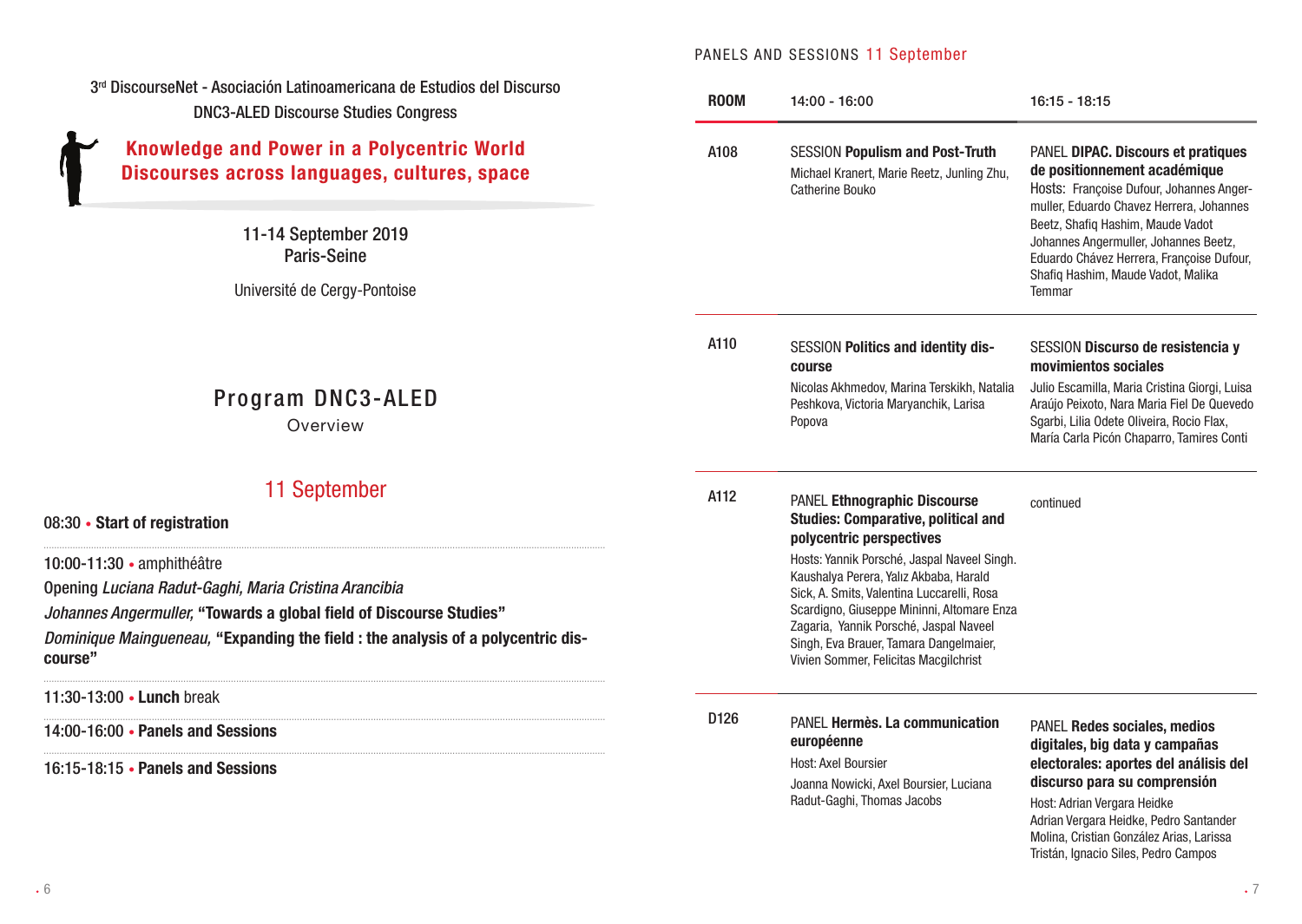### PANELS AND SESSIONS 11 September

| <b>ROOM</b> | $14:00 - 16:00$                                                                                                                                                                                                                                    | $16:15 - 18:15$                                                                                                                                                         | 11:15-12:15 • Patrick Charaudeau                                                             |                                                                                                                                                                                                                                                                                                                                         |  |
|-------------|----------------------------------------------------------------------------------------------------------------------------------------------------------------------------------------------------------------------------------------------------|-------------------------------------------------------------------------------------------------------------------------------------------------------------------------|----------------------------------------------------------------------------------------------|-----------------------------------------------------------------------------------------------------------------------------------------------------------------------------------------------------------------------------------------------------------------------------------------------------------------------------------------|--|
| A016        | PANEL Ciudadanía digital y debates                                                                                                                                                                                                                 | <b>SESSION Political affects and</b>                                                                                                                                    | "Le discours populiste comme symptôme d'une crise des pouvoirs", F135-136                    |                                                                                                                                                                                                                                                                                                                                         |  |
|             | políticos en México<br>Host: Danielle Zaslavsky                                                                                                                                                                                                    | emotion patterns<br>Nikola Venkov, Raili Marling, Adam Konop-                                                                                                           | 12:15-14:00 • Lunch break<br>14:00-17:30 • Unconference, Foyer des étudiants et espace CNEUF |                                                                                                                                                                                                                                                                                                                                         |  |
|             | Danielle Zaslavsky, Elin Emilsson, Eva<br>Salgado Andrade, Veronica Cuevas, Silvia                                                                                                                                                                 | ka, Irina Bekoeva, Tatiana Tameryan,<br>Sandani Yapa Abeywardena                                                                                                        |                                                                                              |                                                                                                                                                                                                                                                                                                                                         |  |
|             | Gutierrez, Margarita Reyna                                                                                                                                                                                                                         |                                                                                                                                                                         |                                                                                              | 17:30-19:00 • Cocktail, hall 1st floor                                                                                                                                                                                                                                                                                                  |  |
| A017        | PANEL Sociomaterial Polycentric-<br>ity - About the Relation between<br><b>Discourse and Materiality</b><br>Hosts: Simon Egbert, Patrick Bettinger<br>Simon Egbert, Patrick Bettinger, Kerstin<br>Rabenstein                                       | <b>SESSION Médias, médiations</b><br>Julien Longhi, Albin Wagener, Vitaly<br>Buduchev, Abdelouafi El Otmani, Boris<br>Borzic, Érika De Moraes, Sandrine<br>Reboul-Toure | PANELS AND SESSIONS                                                                          |                                                                                                                                                                                                                                                                                                                                         |  |
|             |                                                                                                                                                                                                                                                    |                                                                                                                                                                         | <b>ROOM</b>                                                                                  | $8:30 / 9:00 - 11:00$                                                                                                                                                                                                                                                                                                                   |  |
| D124        | SESSION Políticas lingüísticas: espa-<br>cios de exclusión y resistencia<br>Del Carmen Daher, Alice Moraes Rego<br>De Souza, Cleide Emília Faye Pedrosa,<br>Katia Alexsandra Dos Santos, Marisela                                                  | SESSION Речи учреждений (Dis-<br>courses of Institutions)<br>Lyudmila Saburova, Olga Lisitsyna, Evgeny<br>Varshaver, Anna Rocheva, Svetlana Urazova,<br>Irina Volkova   | A108                                                                                         | 9:00 SESSION From 'Islamophobia' to counter strategies<br>Mohsen Abbaszadeh Marzbali, Marina Solnyshkina, Olga Palutina, Elena Harkova,<br>Elzara Gafiyatova, Sepideh Abedi Farizani, Katharina Gallant                                                                                                                                 |  |
| J144        | Colín, Leonardo Herrera González, Yazmin<br>Cuevas-Cajiga<br>PANEL Analyse du discours et institu-<br>tion judiciaire : réflexions, pratiques, et<br>contributions en linguistique légale ou<br>forensique<br>Host: Julien Longhi                  |                                                                                                                                                                         | A109                                                                                         | 9:00 PANEL Symbolic Crusades and Discursive Struggles - Analyzing<br>Regimes of Power/Knowledge with the Sociology of Knowledge<br><b>Approach to Discourse</b><br>Hosts: Sasa Bosancic, Steffen Hamborg<br>Steffen Hamborg, Matthias S. Klaes, Claudia Foltyn, Simone I. Lackerbauer, Christine<br>Preiser, Marlen Löffler, Arne Böker |  |
|             | Julien Longhi, Dominique Lagorgette, Marty<br>Laforest, Francis Fortin, Geneviève Bernard<br>Barbeau, Alexandra Freeman, Franck Par-<br>touche, Cécile Jacob, Frédéric Herry, Marie<br>Deviterne, Stéphane Foucaud, Adriana Do<br>Carmo Figueiredo |                                                                                                                                                                         | A110                                                                                         | 9:00 PANEL Sémantique argumentative et phénomènes sociaux<br>Hosts: Marianne Liisberg, Zoé Camus, Alfredo Lescano<br>Zoé Camus, Alfredo Lescano, Marianne Liisberg, Marion Carel, Elisabeth Miche                                                                                                                                       |  |

12 September

8:30 / 9:00-11:00 • Panels and Sessions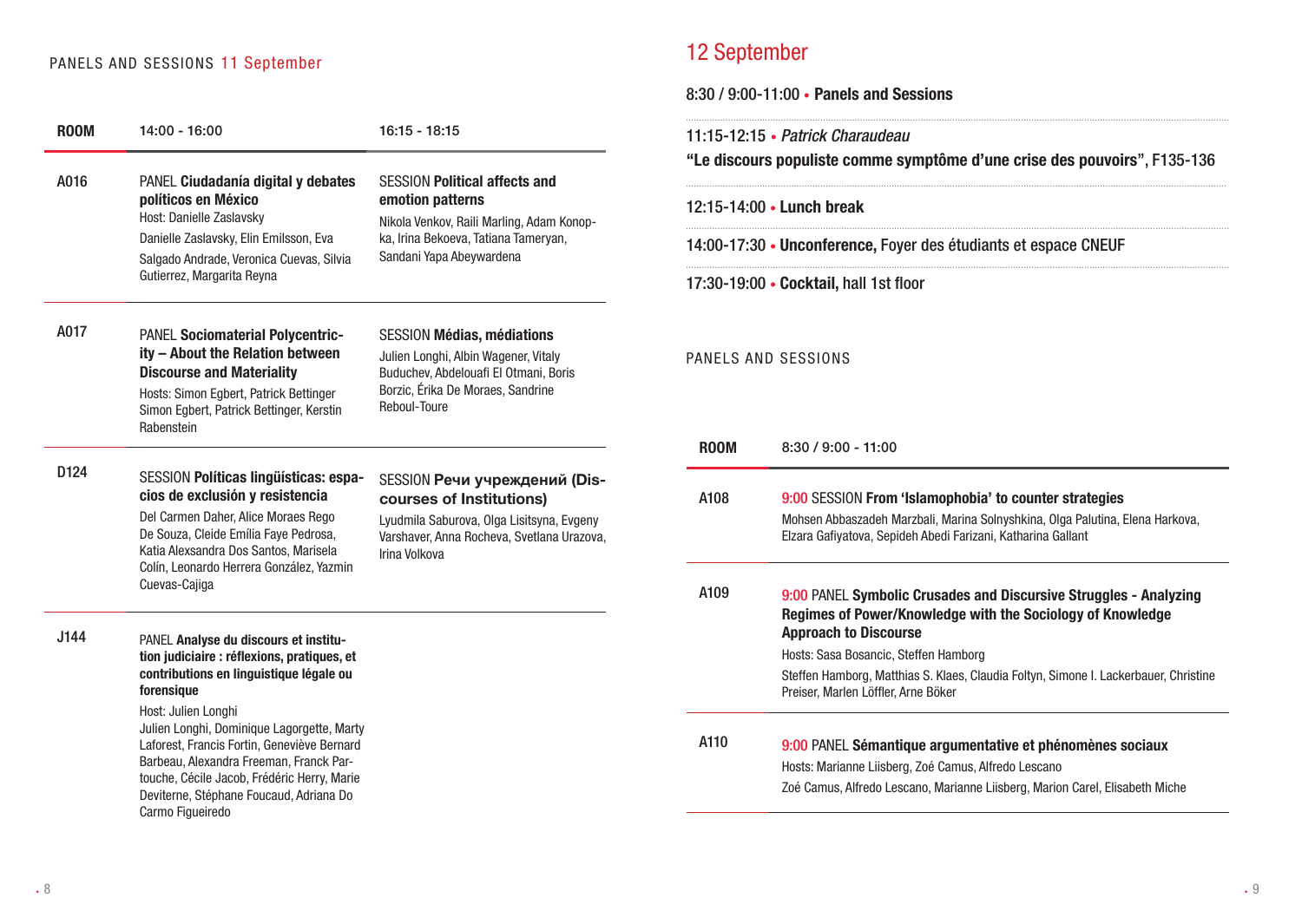## PANELS AND SESSIONS 12 September 13 September 13 September

| <b>ROOM</b> | $8:30 / 9:00 - 11:00$                                                                                                                                                                          | $8.30 / 9.00 - 12.30$ • Panels and Sessions                                              |                                                                                                                                                                  |                                                                                                                                                |  |
|-------------|------------------------------------------------------------------------------------------------------------------------------------------------------------------------------------------------|------------------------------------------------------------------------------------------|------------------------------------------------------------------------------------------------------------------------------------------------------------------|------------------------------------------------------------------------------------------------------------------------------------------------|--|
| A111        | 8:30 PANEL Российская медиасреда постсоветского                                                                                                                                                | 12:30-14:00 • Lunch break                                                                |                                                                                                                                                                  |                                                                                                                                                |  |
|             | информационного пространства: дискурсивные практики<br>(The Russian media environment of the post-Soviet information space:<br>discursive practices)<br>Host: Roman Roman Bakanov              | 14:30-17:30 • Cultural visit at Abbaye Royaumont, bus leaving in front of the university |                                                                                                                                                                  |                                                                                                                                                |  |
|             | Roman Roman Bakanov, Lilia Egorova, Valeria Korunova, Dmitry Tumanov                                                                                                                           |                                                                                          | PANELS AND SESSIONS                                                                                                                                              |                                                                                                                                                |  |
| <b>B114</b> | 8:30 SESSION Discurso, conocimiento y acción<br>Kerleiane De Sousa Oliveira, José Ribamar Lopes Batista Júnior, Márcio Evaristo                                                                | <b>ROOM</b>                                                                              | 8:30 / 9:00-10:30                                                                                                                                                | 11:00-12:30                                                                                                                                    |  |
|             | Beltrão, Solange Maria De Barros, E. Mercedes Duarte Alvarado, Daniela Ibarra, Benno<br>Herzog, Almerindo Simoes                                                                               | A108                                                                                     | 9:00 PANEL Quelle place pour la<br>microanalyse socio-discursive et                                                                                              | PANEL L'analyse des discours con                                                                                                               |  |
| <b>B115</b> | 8:30 SESSION Positionnements discursifs<br>Béatrice Turpin, Noémie Marignier, Svetlana Mikhaylova, Basak Demir                                                                                 |                                                                                          | argumentative à l'ère digitale ?<br><b>Host: Ruth Amossy</b><br>Ruth Amossy, Roselyne Koren, Marianne<br>Doury                                                   | <b>stituants</b><br>Host: Dominique Maingueneau<br>Dominique Maingueneau, Frédéric Cossu<br>ta, Pascale Delormas, Charlotte Thevene            |  |
| <b>B116</b> | 8:30 SESSION Cadrages discursifs en politique<br>Amadou Ouattara Adou, Aimée-Danielle Lezou Koffi, Ingrid Peruchi, Thi Thanh Phuong<br>Nguyen Pochan, Francoise Sullet-Nylander, Malin Roitman | A109                                                                                     | 9:00 PANEL Zur Frage des<br>Politischen in sozialen Medien. Eine<br>diskursanalytische Untersuchung                                                              | <b>PANEL The Methodological (Re-)</b><br><b>Construction of Subjectivation</b><br>Hosts: Doris Pokitsch, Vesna Bjegac, Ma                      |  |
| D124        | 9:00 PANEL Memoria, Inclusión y Pueblo Mapuche<br>Hosts: Maria Cristina Arancibia, Teresa Oteiza, María Merino<br>Teresa Oteisa Silva, Maria Eugenia Merino, Maria Cristina Arancibia Aguilera |                                                                                          | mit Implikationen für die Politische<br><b>Bildung</b><br>Hosts: Martin Fritsche, Tanja Vogler, Her-<br>mann Mitterhofer, Michael Brandmayr                      | dalena Knappik<br>Doris Pokitsch, Vesna Bjegac, Magdalena<br>Knappik                                                                           |  |
| F135        | 9:00 PANEL Ethnographic Discourse Studies: Comparative, political and<br>polycentric perspectives<br>Hosts: Yannik Porsché, Jaspal Naveel Singh. Discussant: Christian Meyer<br>Continued      | A110                                                                                     | 8:30 PANEL La temporalité dans la<br>langue et le discours<br>Host: Ailin Nacucchio<br>Delphine Battistelli, Ailin Nacucchio, Ella<br>Mingazova, Alexandre Faure | <b>PANEL PANEL DIPE - Discourse,</b><br><b>Ideology and the Political Econom</b><br>Host: Jens Maesse<br>Jens Maesse, Jan Krasni, Benno Herzog |  |
| D126        | 9:00 PANEL PANEL Discurso e subjetivação: relações de saber-poder no<br>cenário brasileiro                                                                                                     |                                                                                          |                                                                                                                                                                  |                                                                                                                                                |  |
|             | Hosts: Marluza Da Rosa, Beatriz Maria Eckert-Hoff<br>Beatriz Maria Eckert-Hoff, Carla Nunes Vieira Tavares, Mariana Peixoto                                                                    |                                                                                          |                                                                                                                                                                  |                                                                                                                                                |  |

8:30 / 9:00-12:30 • Panels and Sessions

### 12:30-14:00 • Lunch break

#### PANELS AND SESSIONS

| <b>ROOM</b> | 8:30 / 9:00-10:30                                                                                                                                                                                                                                  | 11:00-12:30                                                                                                                                                                                         |  |  |
|-------------|----------------------------------------------------------------------------------------------------------------------------------------------------------------------------------------------------------------------------------------------------|-----------------------------------------------------------------------------------------------------------------------------------------------------------------------------------------------------|--|--|
| A108        | 9:00 PANEL Quelle place pour la<br>microanalyse socio-discursive et<br>argumentative à l'ère digitale ?<br><b>Host: Ruth Amossy</b><br>Ruth Amossy, Roselyne Koren, Marianne<br>Doury                                                              | PANEL L'analyse des discours con-<br><b>stituants</b><br>Host: Dominique Maingueneau<br>Dominique Maingueneau, Frédéric Cossut-<br>ta, Pascale Delormas, Charlotte Thevenet                         |  |  |
| A109        | 9:00 PANEL Zur Frage des<br>Politischen in sozialen Medien. Eine<br>diskursanalytische Untersuchung<br>mit Implikationen für die Politische<br><b>Bildung</b><br>Hosts: Martin Fritsche, Tanja Vogler, Her-<br>mann Mitterhofer, Michael Brandmayr | <b>PANEL The Methodological (Re-)</b><br><b>Construction of Subjectivation</b><br>Hosts: Doris Pokitsch, Vesna Bjegac, Mag-<br>dalena Knappik<br>Doris Pokitsch, Vesna Bjegac, Magdalena<br>Knappik |  |  |
| A110        | 8:30 PANEL La temporalité dans la<br>langue et le discours<br>Host: Ailin Nacucchio<br>Delphine Battistelli, Ailin Nacucchio, Ella<br>Mingazova, Alexandre Faure                                                                                   | <b>PANEL PANEL DIPE - Discourse,</b><br><b>Ideology and the Political Economy</b><br>Host: Jens Maesse<br>Jens Maesse, Jan Krasni, Benno Herzog                                                     |  |  |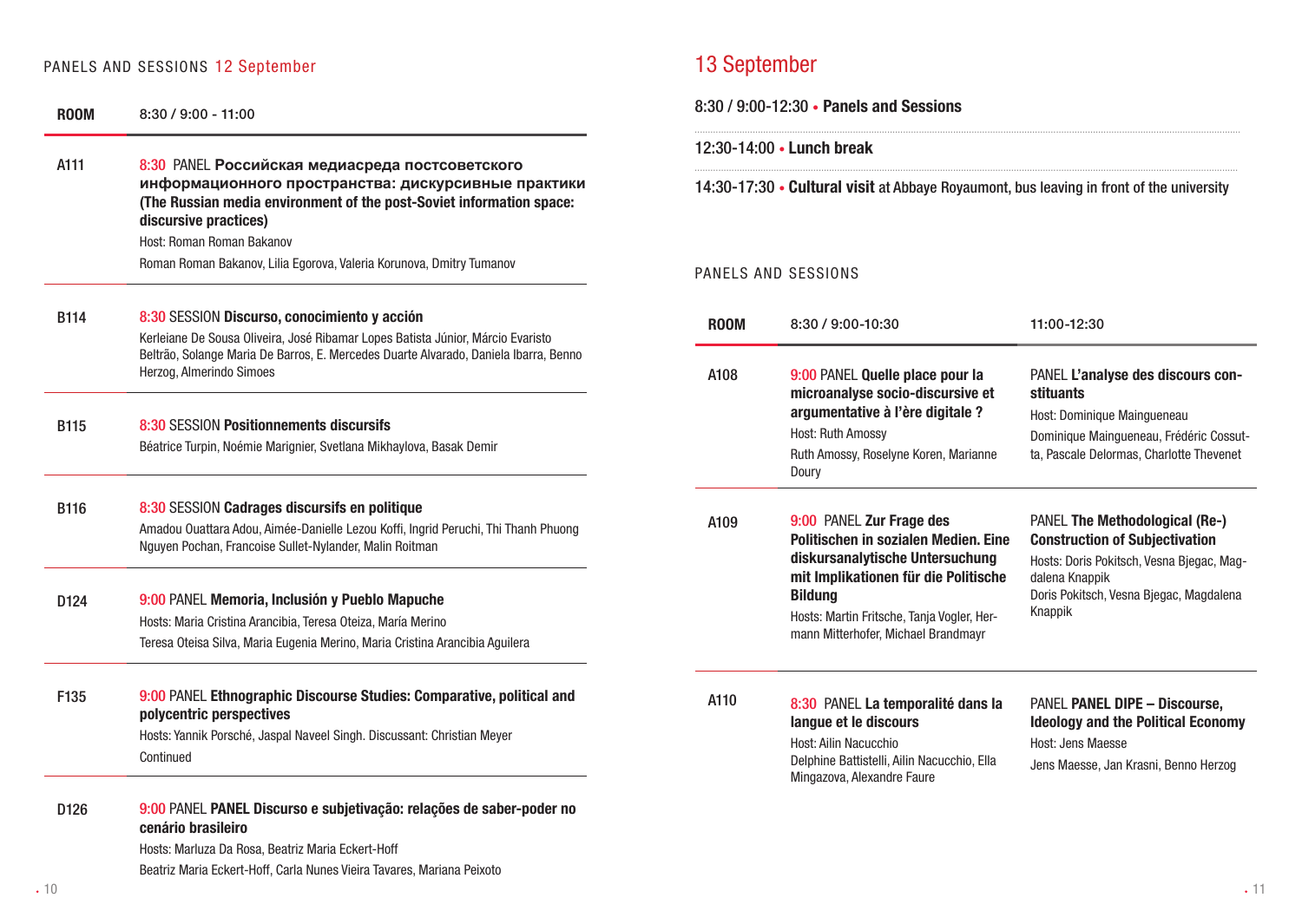### PANELS AND SESSIONS 13 September

| <b>ROOM</b>  | 8:30 / 9:00-10:30                                                                                                                                                                                                                                                | 11:00-12:30                                                                                                                                                                                                                                 | <b>ROOM</b> | 8:30 / 9:00-12:30                                                                                                                                                                                                                                                                                                                                                                                                                                                                                     |
|--------------|------------------------------------------------------------------------------------------------------------------------------------------------------------------------------------------------------------------------------------------------------------------|---------------------------------------------------------------------------------------------------------------------------------------------------------------------------------------------------------------------------------------------|-------------|-------------------------------------------------------------------------------------------------------------------------------------------------------------------------------------------------------------------------------------------------------------------------------------------------------------------------------------------------------------------------------------------------------------------------------------------------------------------------------------------------------|
| A111         | 9:00 PANEL Le discours managérial :<br>formes pragmatiques et enrôlement<br>des acteurs dans les organisations,<br>Host: Marc Glady<br>Laurence Servel, Agnès Vandevelde- Rou-<br>gale, Marc Glady                                                               | PANEL Enseñar a argumentar en<br>los diferentes niveles educativos:<br>desafíos actuales,<br>Hosts: Isabel Cristina Michelan de Azevedo,<br>Beatriz Gabbiani, Constanza Padilla<br>Isabel Cristina Michelan de Azevedo, Beatriz<br>Gabbiani | <b>B117</b> | 9:00 PANEL Discurso, poder y cognición social. Estudios Mexicanos<br>Hosts: Maria Flores, Jose Infante, Ludivina Cantu, Rosa Ma Gutierrez, Manuel Herrera,<br>Norma Sepulveda, Maria Martinez<br>María Eugenia Flores Treviño, Ludivina Cantú Ortiz, José María Infante Bonfiglio, María<br>Eugenia Flores Treviño, Armando González Salinas, María Eugenia Martínez Flores Norma<br>Patricia Sepúlveda Legorreta, Orlando Valdez Vega, Rosa Mª Gutiérrez García, Manuel<br>Santiago Herrera Martinez |
| <b>B114</b>  | 9:00 PANEL El discurso de la ul-<br>traderecha em las redes sociales:<br>tres perspectivas para un mismo<br>problema,<br>Host: Maria Pardo<br>María Pardo, Viviane de Melo Resende,<br>Ernani Saraviva, Yara Martinelli, Nuria<br>Lorenzo-Dus, Lella Nouri       | PANEL Analyzing the language<br>textbook discourse: representation,<br>interaction and learning<br>Host: Germán Canale<br>Pau Bori, Xiao Lan Curdt-Christiansen,<br>Germán Canale                                                           | F135        | 9:00 PANEL A polarização política no Brasil: procedimentos de exclusão no<br>espaço de encontro entre posições enunciativas divergentes<br>Hosts: Estevao Freixo<br>Estevao Freixo, Thatiana Siqueira, Vívian Pereira, Filipe Abrantes, Viviane Roux, Juliana<br>Azevedo, Almerindo Simoes                                                                                                                                                                                                            |
| <b>AMPHI</b> | 9:00 PANEL DIREPA. Usages des références historiques dans le discours<br>journalistique européen<br>Host: Luciana Radut-Gaghi<br>Isabelle Boyer, Elisabeth Le, Hedwig Wagner, Alida Silletti, Axel Boursier, Ekaterina<br>Aleshina, Luciana Radut-Gaghi          |                                                                                                                                                                                                                                             | F136        | 9:00 SESSION Shifting (Re)Presentations<br>Fiona Rossette, Sarah El-Sayed, Abrar Mujaddadi, Olga Solopova, Maria Saltykova, Daniela<br>Ibarra, Nicoleta Apostol, Annett Adler                                                                                                                                                                                                                                                                                                                         |
| <b>B115</b>  | 9:00 SESSION Peripherality: the discursive construction of socio-spatial<br>hierarchies<br>Host: Amelie Kutter<br>Danijela Majstorovic, Zoran Vuckovac, Krzysztof Wasilewski, Gerardo Costabile Nicolet-<br>ta, Elizabeth Mariam, Gauvain Debelle, Amelie Kutter |                                                                                                                                                                                                                                             |             |                                                                                                                                                                                                                                                                                                                                                                                                                                                                                                       |
| <b>B116</b>  | 9:00 PANEL Critical Discourse Studies in/on/and the Middle East:<br><b>Critique, Challenges and Topics</b><br>Hosts: Majid KhosraviNik, Soudeh Ghaffari<br>Soudeh Ghaffari, Nadia Sarkhoh, Majid Khosravinik, Hadi Alsamdani, Zahra Hosseini<br>Khoo             |                                                                                                                                                                                                                                             |             |                                                                                                                                                                                                                                                                                                                                                                                                                                                                                                       |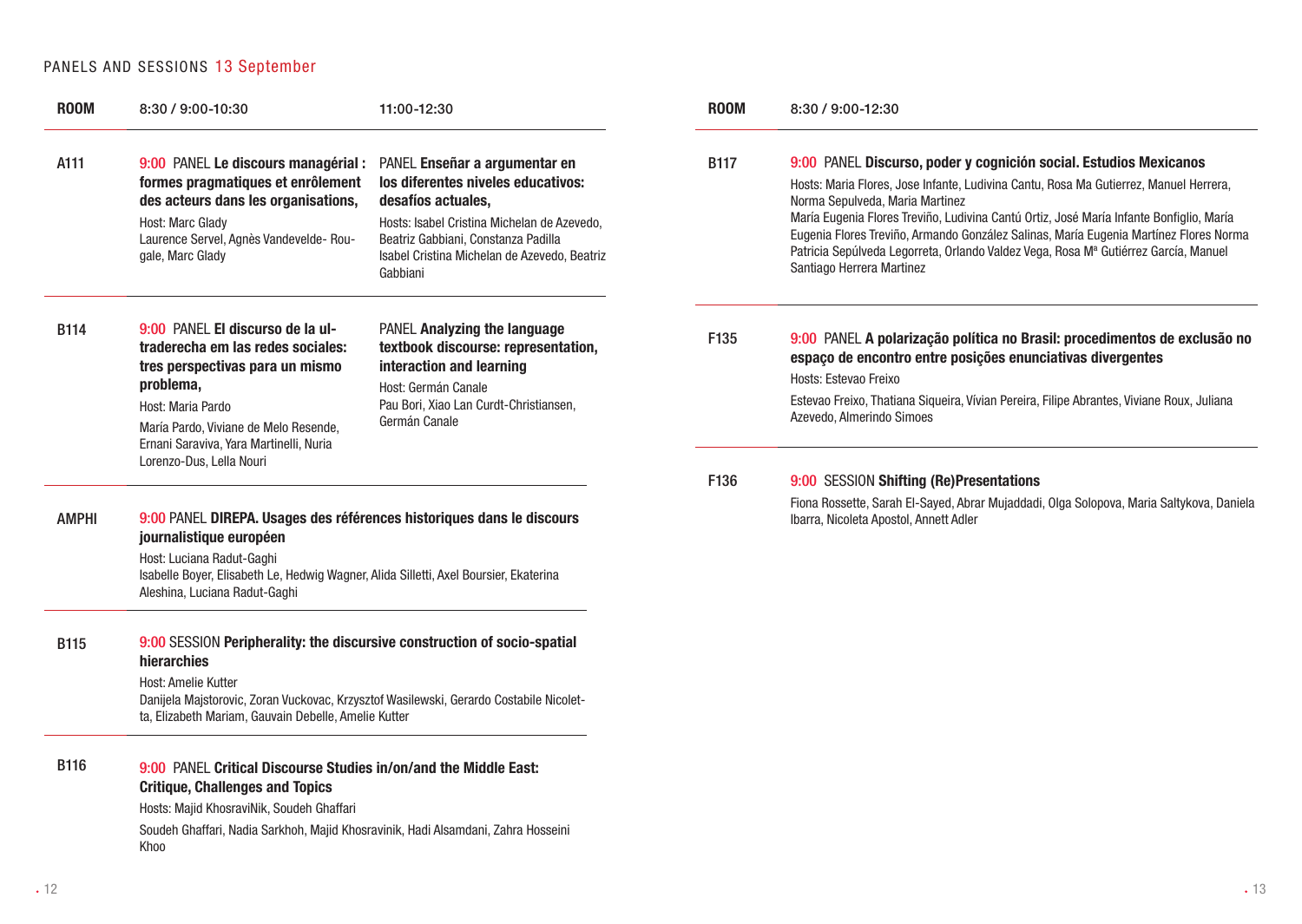### 14 September

8:30 / 9:00-11:00 • Panels and Sessions

### 11:15-12:15 • *Viviane de Melo Resende*

'Estudos críticos do discurso e pensamento decolonial: sobre a negação ontológica de pessoas em situação de rua em notícias'. Amphithéâtre

...............................................................................................................................................................................................................

..............................................................................................................................................................................................................

..............................................................................................................................................................................................................

..............................................................................................................................................................................................................

..............................................................................................................................................................................................................

### 12:15-13:30 • Lunch break

13:30-15:30 • Panels and Sessions

15:45 • Closure and future perspectives by *J. Angermuller.* Amphithéâtre

16:30-18:30 • DiscourseNet General Assembly. Amphithéâtre

All participants are invited to help create "DiscourseNet. International Association for Discourse Studies". Information about the background, the founding documents and the election manifestos can be found at http://www.discourseanalysis.net/DN

#### PANELS AND SESSIONS

| <b>ROOM</b> | 8:30 / 9:00-11:00                                                                                                                                                                                                                                                                                                                                                                                                                                         | 13:30 - 15:30                                                                                             | A016 | 9:00 PANEL PRAX : La Praxématique :<br>une socio-anthropologie linguistique à la<br>périphérie<br>Host: Françoise Dufour<br>Françoise Dufour, Arnaud Richard, Jacques<br>Fourrier, Ammar Azouzi, Aurora Fragonara                                                                                             | <b>SESSION Discurso e identidad</b><br>Lilia Odete Nantes De Oliveira, Tamara<br>Jorquera-Alvarez, Cecilia Quintrileo, Aman-<br>da Pereira. Anna Carolina Land                                                |
|-------------|-----------------------------------------------------------------------------------------------------------------------------------------------------------------------------------------------------------------------------------------------------------------------------------------------------------------------------------------------------------------------------------------------------------------------------------------------------------|-----------------------------------------------------------------------------------------------------------|------|---------------------------------------------------------------------------------------------------------------------------------------------------------------------------------------------------------------------------------------------------------------------------------------------------------------|---------------------------------------------------------------------------------------------------------------------------------------------------------------------------------------------------------------|
| A013        | 9:00 PANEL AD et Archives<br>numériques: le projet ArchivU<br>Hosts: Frédérique Sitri, Emilie Née, Rossana<br>De Angelis, François Dubois, Cedric Le<br>Cocq, Julie Lefebvre, Sabine Lehmann, Vir-<br>ginie Lethier, Denis Mazzucchetti, Caroline<br>Mellet, Ilaine Wang<br>Emilie Née, Frédérique Sitri, Cedric Le Cocq,<br>Denis Mazzucchetti, Virginie Lethier, Ilaine<br>Wang, Caroline Mellet, Rossana De Angelis,<br>Sabine Lehmann, Julie Lefebvre | PANEL Discurso y Salud<br>Host: Mariana Pascual<br>Mariana Pascual, Stella Bullo, Natalia Díaz<br>Alegría | A108 | 9:00 PANEL Nos entrefios da rede:<br>língua e discursos em tensão<br>Hosts: Dantielli Assumpção Garcia, Lucília<br>Maria Abrahão e Sousa<br>Silmara Dela Silva, Gesualda dos Santos<br>Rasia, Maria Cleci Venturini, Verli Petri, Ron-<br>aldo Adriano de Freitas, Thiago Manchini de<br>Campos, Elaine Daróz | SESSION Discurso político, populis-<br>mo y posverdad<br>Miranda Lenin, Fabiano Ormaneze, Duilio<br>Fabbri Junior, Valéria Gomes Borges Vieira,<br>Juliana De Freitas Dias, Patricia Baeza,<br>Vivian Pereira |

### PANELS AND SESSIONS 14 September

| <b>ROOM</b> | 8:30 / 9:00-11:00<br>13:30-15:30                                                                                                                                                                                                                                         |                                                                                                                                                                |  |
|-------------|--------------------------------------------------------------------------------------------------------------------------------------------------------------------------------------------------------------------------------------------------------------------------|----------------------------------------------------------------------------------------------------------------------------------------------------------------|--|
| A014        | 9:00 PANEL Estudos discursivos à<br>brasileira: deslocamentos teóricos<br>e metodológicos                                                                                                                                                                                | continued                                                                                                                                                      |  |
|             | Host: Marco Antonio Almeida Ruiz<br>Marco Antonio Almeida Ruiz, Renata de<br>Oliveira Carreon, Samuel Ponsoni, Julia<br>Lourenço Costa, Livia Maria Falconi Pires,<br>Paula Camila Mesti, Ligia Mara Boin<br>Menossi de Araújo, Letícia Clares, Pâmela<br>da Silva Rosin |                                                                                                                                                                |  |
| A015        | 9:00 PANEL Discurso, memoria y<br>dictadura en América del Sur<br>Host: Maria Alejandra Vitale                                                                                                                                                                           | SESSION Публичная и пост-<br>правдивая речь (Public and<br>post-truth speech)                                                                                  |  |
|             | Patricia Baeza Duffy, Eduardo Lopes Piris,<br>María Alejandra Vitale                                                                                                                                                                                                     | Tatiana Capustina, Claudia Zamkovetc,<br>Tatiana Popova, Elena Lisanyuk, Marina<br>Zagidullina                                                                 |  |
| A016        | 9:00 PANEL PRAX : La Praxématique :<br>une socio-anthropologie linguistique àla<br>périphérie<br>Host: Françoise Dufour                                                                                                                                                  | <b>SESSION Discurso e identidad</b><br>Lilia Odete Nantes De Oliveira, Tamara<br>Jorquera-Alvarez, Cecilia Quintrileo, Aman-<br>da Pereira, Anna Carolina Land |  |
|             | Françoise Dufour, Arnaud Richard, Jacques<br>Fourrier, Ammar Azouzi, Aurora Fragonara                                                                                                                                                                                    |                                                                                                                                                                |  |
| A108        | 9:00 PANEL Nos entrefios da rede:                                                                                                                                                                                                                                        | <b>SESSION Discurso político, populis-</b>                                                                                                                     |  |
|             | língua e discursos em tensão<br>Hosts: Dantielli Assumpção Garcia, Lucília<br>Maria Abrahão e Sousa                                                                                                                                                                      | mo y posverdad<br>Miranda Lenin, Fabiano Ormaneze, Duilio<br>Fabbri Junior, Valéria Gomes Borges Vieira,                                                       |  |
|             | Silmara Dela Silva, Gesualda dos Santos<br>Rasia, Maria Cleci Venturini, Verli Petri, Ron-<br>aldo Adriano de Freitas, Thiago Manchini de<br>Campos, Elaine Daróz                                                                                                        | Juliana De Freitas Dias, Patricia Baeza,<br>Vivian Pereira                                                                                                     |  |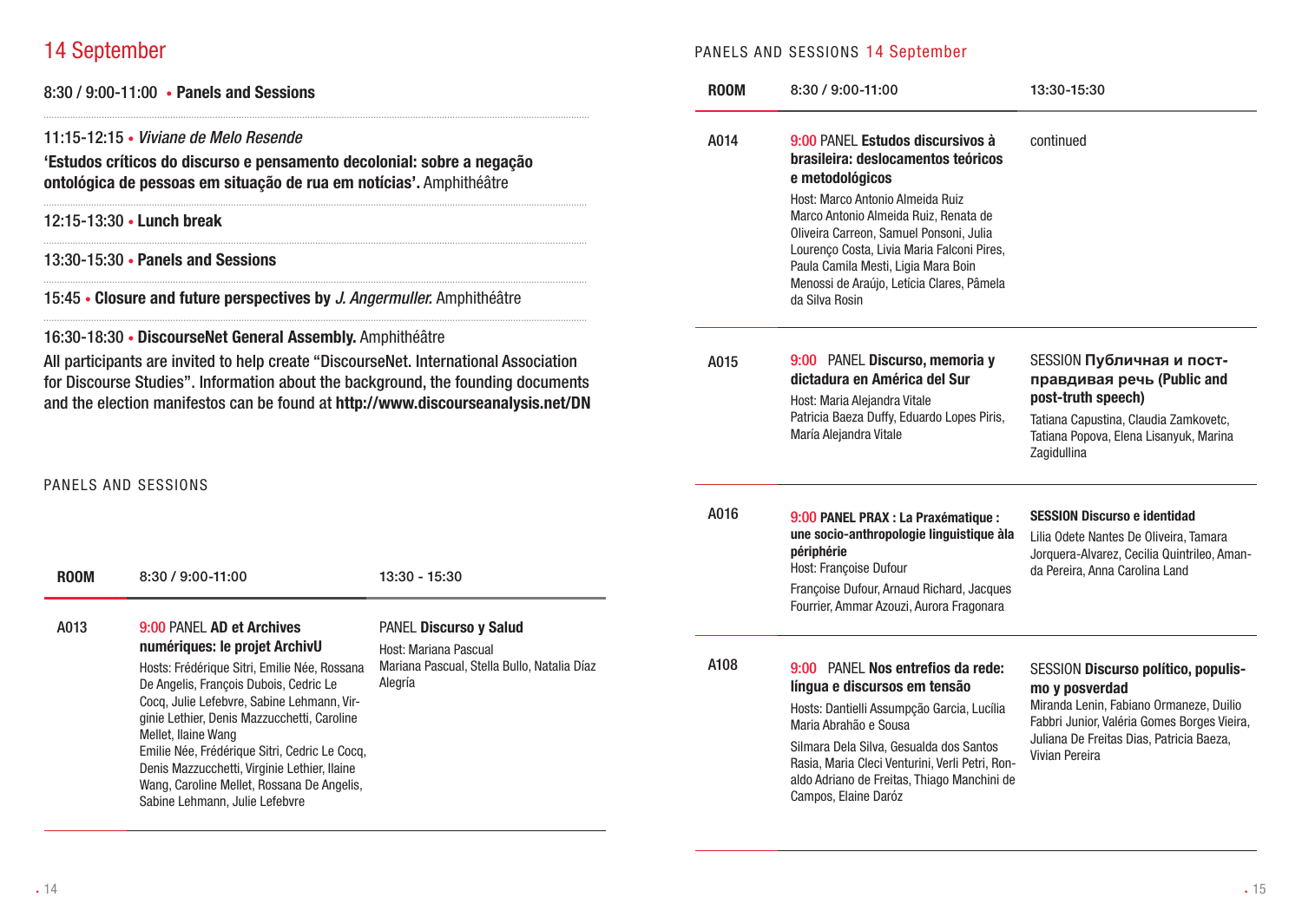### PANELS AND SESSIONS 14 September

|             |                                                                                                                                                                                                                                                                        |                                                                                                                                                                     | <b>ROOM</b> | 8:30 / 9:00-10:30                                                                                                                                                                                 | 13:30-15:30                                                                                                                                                                                                                                                |
|-------------|------------------------------------------------------------------------------------------------------------------------------------------------------------------------------------------------------------------------------------------------------------------------|---------------------------------------------------------------------------------------------------------------------------------------------------------------------|-------------|---------------------------------------------------------------------------------------------------------------------------------------------------------------------------------------------------|------------------------------------------------------------------------------------------------------------------------------------------------------------------------------------------------------------------------------------------------------------|
| <b>ROOM</b> | 8:30 / 9:00-10:30                                                                                                                                                                                                                                                      | 13:30-15:30                                                                                                                                                         |             |                                                                                                                                                                                                   |                                                                                                                                                                                                                                                            |
| A109        | 9:00 PANEL O comentário nas redes<br>sociais: construção do ethos e da<br>violência verbal durante a última<br>campanha presidencial no Brasil<br>Hosts: Isabel Seara, Isabel Sebastiao,<br>Leonor Werneck, Isabelle Marques<br>Isabel Roboredo Seara, Isabelle Simões | <b>SESSION Populism and Othering</b><br>Furkó Péter, Arash Reisinezhad, Elena Psyl-<br>lakou, Hossein Kermani, Vera Lucia Paiva,<br>Eliano De Souza Martins Freitas | <b>B116</b> | 8:30 SESSION The creation of imag-<br>es in discursive medial spaces<br>Varvilina Dzhioeva, Tatiana Tameryan, Ma-<br>rina Berezhnaia, Anastasia Dmitrieva, Sune<br>Stoustrup, Sergey Korkonosenko | PANEL Transformaciones subjetivas<br>en la identidad y la subjetividad<br>social contemporánea a través del<br>discurso<br>Host: Vivian Romeu<br>Cynthia Pech, Maybel Piñón, Maylen Alva-<br>rez, Blanca Alonso, Florisberta Reves,<br><b>Vivian Romeu</b> |
|             | Marques, Leonor Werneck dos Santos,<br>Isabel Sebastião                                                                                                                                                                                                                |                                                                                                                                                                     | <b>B117</b> | 8:30 SESSION Language between<br>colonization and subversive                                                                                                                                      | <b>SESSION Cadrages discursifs en</b><br>politique                                                                                                                                                                                                         |
| A110        | 8:30 SESSION Reform narratives and<br>regimes of truth in education                                                                                                                                                                                                    | <b>SESSION Between Media, Institution</b><br>and the self: Images of youth                                                                                          |             | dynamics<br>Herbert Natta, Sergey Alferov, Theron<br>Muller, Fernanda Pereira, Aliya Ismagilova,                                                                                                  | Pascale Asmar, Camelia Cusnir, Käsper<br>Marge, Maude Vadot                                                                                                                                                                                                |
|             | Constanze Tress, Tatiana Shutova, Susanne<br>Maria Weber, Sarah Wieners, Johannes<br>Dahm, Shaimaa El Naggar                                                                                                                                                           | Nuria Lorenzo-Dus, Steve Case, Tatiana<br>Gavrilyuk, Maria Eugenia Merino, Nilima<br>Chowdhury                                                                      |             | Marina Solnyshkina                                                                                                                                                                                |                                                                                                                                                                                                                                                            |
| A111        | 8:30 SESSION Discurso y políticas<br>educativas                                                                                                                                                                                                                        | <b>SESSION Education and Power</b><br><b>Relations</b>                                                                                                              |             |                                                                                                                                                                                                   |                                                                                                                                                                                                                                                            |
|             | Silvia Fuentes, Maria Luiza Coroa, Juliana<br>De Freitas Dias, Carolina Buenrostro Pérez,<br>Morato Socorro, Julia Zullo, Filipe Abrantes                                                                                                                              | Silvia Fuentes, Kitty-Jiayin Li, Julia Feike,<br>Juliet Henderson, Vitaly Buduchev                                                                                  |             |                                                                                                                                                                                                   |                                                                                                                                                                                                                                                            |
| <b>B114</b> | 8:30 SESSION Discurso, poder y<br>redes sociales                                                                                                                                                                                                                       | SESSION Tales of power and subor-<br>dination                                                                                                                       |             |                                                                                                                                                                                                   |                                                                                                                                                                                                                                                            |
|             | Duílio Fabbri, Maria Cristina Giorgi, Almeida<br>Reis Blanco Glaucia, Audria Leal, Wilton<br>Santos, Thatiana Muylaert Siqueira Menez-<br>es, Margarita Palacios                                                                                                       | Svitlana Tubaltseva, Kseniia Semykina,<br>Ekaterina Baeva, Vladimir Bondar, Jan<br>Zienkowski, Julie Boéri, Ashraf Fattah                                           |             |                                                                                                                                                                                                   |                                                                                                                                                                                                                                                            |
| <b>B115</b> | 8:30 SESSION Discurso, Poder y<br>Género                                                                                                                                                                                                                               | <b>SESSION Discurso de instituciones y</b><br>política                                                                                                              |             |                                                                                                                                                                                                   |                                                                                                                                                                                                                                                            |
|             | Alexandra Pinto, María Bernal, Nieves<br>Hernández Flores, Esperanza Alcaide Lara,<br>Juliana de Freitas Dias, Nicolas Martinez<br>Aranguiz, Victoria Furtado, Mariana Rojas                                                                                           | María Eugenia Martínez Flores, Carlos<br>Enrique Ahuactzin Martínez, Vanice Maria<br>Sargentini, Gabriel Dvoskin, Rosimeiri<br>Cardoso                              |             |                                                                                                                                                                                                   |                                                                                                                                                                                                                                                            |

Mora,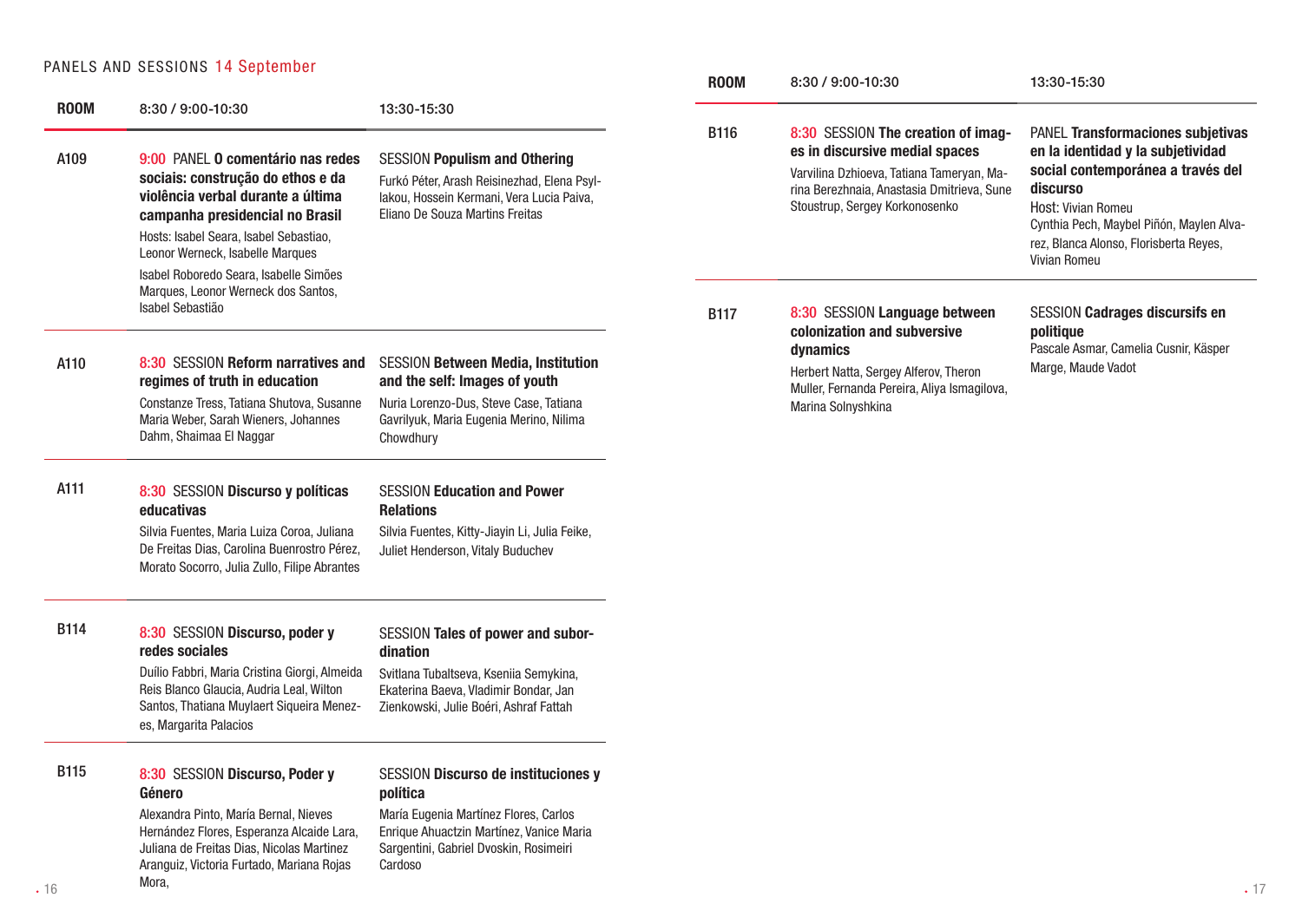### Detailed Program

### 11 September

9:30 • Welcoming the participants ............................................................................................................................

10:00-11:30 • Opening, amphithéâtre Luciana Radut-Gaghi, Maria Cristina Arancibia, Johannes Angermuller, Dominique Maingueneau

........................................................................................................................................................................................ 11:30-13:00 • Lunch break

> ........................................................................................................... 14:00-16:00 • Panels and Sessions

### 14:00-16:00

ROOM A108 • SESSION Populism and Post-Truth

Michael Kranert, University of Southampton, *What is Populism and who is a Populist? - A political keyword in action*

Marie Reetz, University of Antwerp, *Truth – Irony – Post-Truth": Populist discourse in France and Germany*

Junling Zhu, University of Massachusetts, *Populism in Trump's inaugural address*

Catherine Bouko, Ghent University, *Emotion patterns in citizens' reactions to Brexit on social media*

.....................................................................................................................................................................................................................

### 14:00-16:00

ROOM A110 • SESSION **Политика и дискурс идентичности** (Identity Politics and Discourse)

Nicolas Akhmedov Lomonosov Moscow State University*, Дискурс современных марксистских исследований: взгляд из России (The Discourse of Modern Marxist Studies: A View from Russia)*

Marina Terskikh, Dostoevsky Omsk State University, *Социальная реклама и национальная идентичность: отражение и формирование. Исследо2вание лингвистического ландшафта как «дискурса*  *полиэтнического города» (Social advertising and national identity: reflection and formation. Study of the linguistic landscape as a "discourse of a multi-ethnic city")*

Natalia Peshkova, Bashkir State University, *Исследование лингвистического ландшафта как «дискурса полиэтнического города» (Study of the linguistic landscape as a "discourse of a multi-ethnic city")*

Victoria Maryanchik, Larisa Popova, Northern (Arctic) Federal University, *Лингводидактический потенциал конфликтных зон в политическом дискурсе (Linguodidactic potential of conflict zones in political discourse)*

......................................................................................................................................................................................................................

#### 14:00-16:00

ROOM A112 • PANEL Ethnographic Discourse Studies: Comparative, political and polycentric perspectives (continued at 16:15 and on September 12 at 9:00)

### Yannik Porsché, Jaspal Naveel Singh

Kaushalya Perera, University of Colombo, Sri Lanka, *Governance and ethics in policy settings: Affordances of an ethnographic discourse studies approach*

Yalız Akbaba, Johannes Gutenberg University Mainz, *Germany, Neo-authoritarian movements and scientific knowledge production: Discourse ethnography on the new battle over 'critique'*

Harald Sick, Johann Wolfgang Goethe University Frankfurt, Germany, *If I can make it there. I'll make it anywhere? Ein Blick in die Blackbox des EU-Lobbyismus mittels Diskursnetzwerkanalyse oder vom Versuch möglichst Unsichtbares, sichtbar zu Machen*

Valentina Luccarelli, Rosa Scardigno, Giuseppe Mininni, University of Bari *"Aldo Moro", Gratefulness to God in questions and answers websites: An ethnographical and diatextual approach*

Rosa Scardigno, Altomare Enza Zagaria, Giuseppe Mininni, University of Bari *"Aldo Moro", Fake news and anti-politics: A diatextual approach*

Yannik Porsché, Bundeswehr University Munich, Germany, *Categorisation practices in institutional practices and public discourse of extremist prevention and de-radicalisation*

Jaspal Naveel Singh, The University of Hong Kong, *SAR China, The polycentric signification of the phallus in breakin battles in Delhi*

Eva Brauer and Tamara Dangelmaier*,* German Police University, Germany, *Raumwissen bei der Polizei: Normalitätsherstellungen im öffentlichen Raum*

Vivien Sommer, Leibniz Institute for Research on Society and Space, Erkner, Germany, *Comparative perspectives on the border in Polish-German regions: An ethnographic dis-*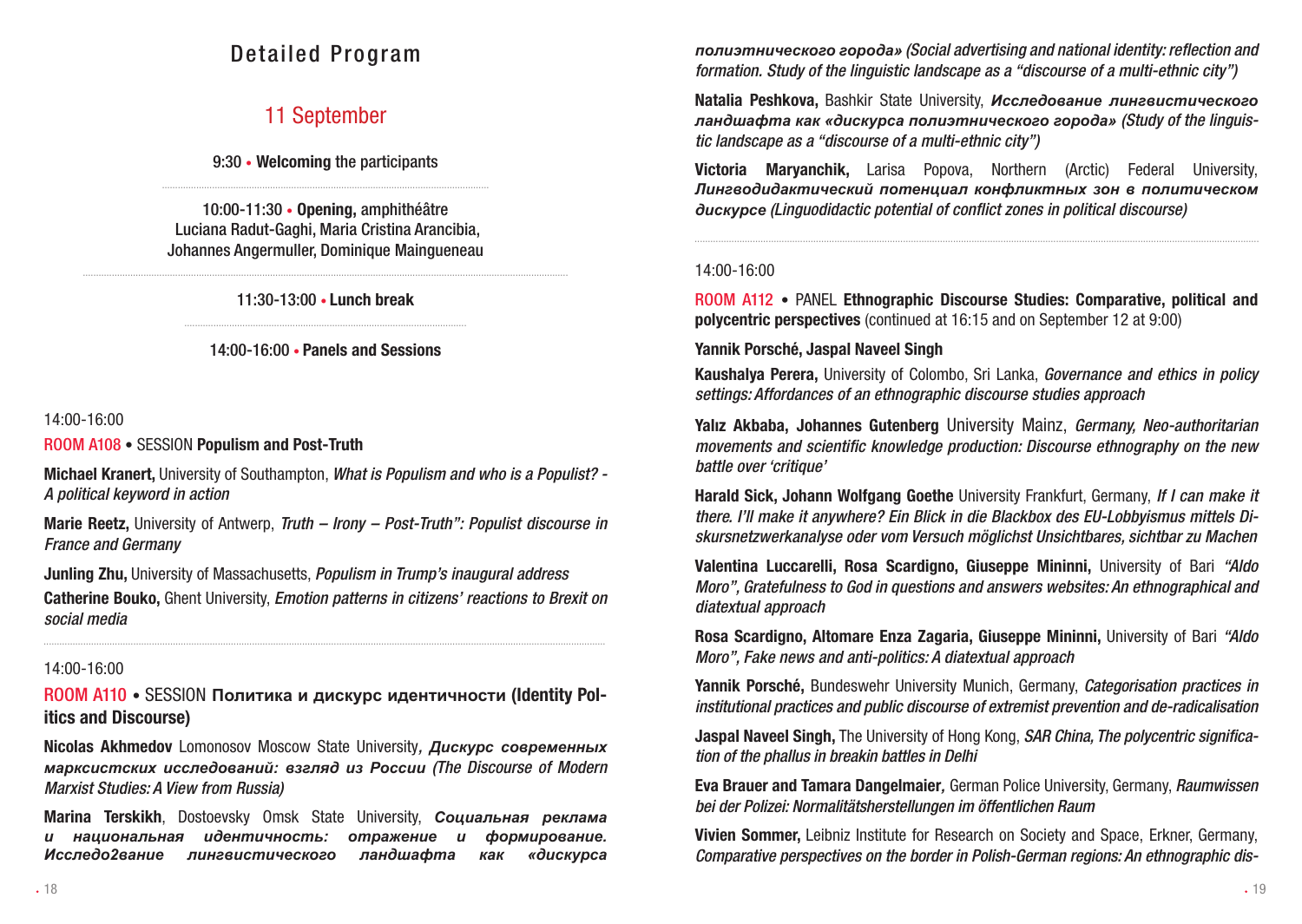#### *course analysis of interstices in a polycentric context*

Felicitas Macgilchrist, Georg Eckert Institute for International Textbook Research, and University of Goettingen, Germany, *Discourse ethnography of data infrastructures*

......................................................................................................................................................................................................................

#### 14:00-16:00

### ROOM D126 • PANEL Hermès. La communication européenne

#### Axel Boursier

Joanna Nowicki, LT2D, Université de Cergy-Pontoise, *Révolution conservatrice, démocratie illibérale - analyse d'un malentendu*

Axel Boursier, LT2D, Université de Cergy-Pontoise, *Circulation des discours de haine au sein de la sphère numérique*

Luciana Radut-Gaghi, LT2D, Université de Cergy-Pontoise, *Le Conseil de l'Europe à l'épreuve de l'incommunication*

Thomas Jacobs, Ghent University, *Post-structuralist political economy? A Study of Trade Politics in the European Parliament from a Discourse-theoretical Perspective*

.....................................................................................................................................................................................................................

#### 14:00-16:00

### ROOM A016 • PANEL Ciudadanía digital y debates políticos en México

#### Danielle Zaslavsky

Danielle Zaslavsky, El Colegio de Mexico, *De un formato a otro: las escenografías de los debates electorales mexicanos de 2018*

Elin Emilsson, Universidad Pedagogica Nacional, *Podrán cambiar el capataz, pero el finquero sigue siendo el mismo: un análisis de la interacción en los medios sociales del discurso del EZLN frente al triunfo de AMLO en México, 2018*

Eva Salgado Andrade, *Los tuiteros frente a los debates electorales presidenciales (México, 2018)*

Verónica Cuevas, Universidad Nacional Autónoma de México, *La doxa como mecanismo de construcción del ethos en el discurso de campaña de Andrés Manuel López Obrador*

Silvia Gutierrez, Margarita Reyna, Universidad Autónoma Metropolitana- Xochimilco, Facultad de Filosofía y Letras-Universidad Nacional Autónoma de México (FFyL-UNAM), *El recurso a los memes como manifestación política. El caso de la contienda electoral 2018*

.....................................................................................................................................................................................................................

#### 14:00-16:00

ROOM A017 • PANEL Sociomaterial Polycentricity – About the Relation between Discourse and Materiality

### Simon Egbert, Patrick Bettinger

Simon Egbert, Universität Hamburg, *The multimodality of discourses: a view from Science and Technology Studies*

Patrick Bettinger, Universität zu Köln, *The materiality and mediality of discursive practices. Inquiring hybrid forms of subjectivation in Makerspaces and FabLabs*

Kerstin Rabenstein, University of Göttingen, *Things, Practices and Discourses as Elements in a Dispositif. The question of power and the example of 'individual advancement'*

.....................................................................................................................................................................................................................

### 14:00-16:00

### ROOM D124 • SESSION Políticas lingüísticas: espacios de exclusión y resistencia

Del Carmen Daher, Alice Moraes Rego De Souza, UFF, CNPq, *Nova racionalidade na educação brasileira? Análise discursiva de versões da base nacional comum curricular de língua estrangeira*

Cleide Emília Faye Pedrosa, Universidade Federal de Sergipe, *Língua, cultura e espaço social da comunidade surda brasileira: acesso à universidade no contexto da educação bilíngue*

Katia Alexsandra Dos Santos, Universidade Estadual do Centro-Oeste, *A Análise do Discurso e o compromisso social: discursividades em torno do feminino na contemporaneidade*

Marisela Colín, Leonardo Herrera González, Universidad Nacional Autónoma de México, *Performatividad online y offline de dos comunidades indígenas en Mexico. Nuevos significados sobre quiénes son y cómo pueden vivir en la modernidad reciente*

.....................................................................................................................................................................................................................

#### 14:00-16:00

### ROOM J144 • PANEL Analyse du discours et institution judiciaire : réflexions, pratiques, et contributions en linguistique légale ou forensique

#### Julien Longhi

Julien Longhi, Agora, UCP, Institut Universitaire de France, *Analyse du discours et institution judiciaire, état des lieux et perspectives*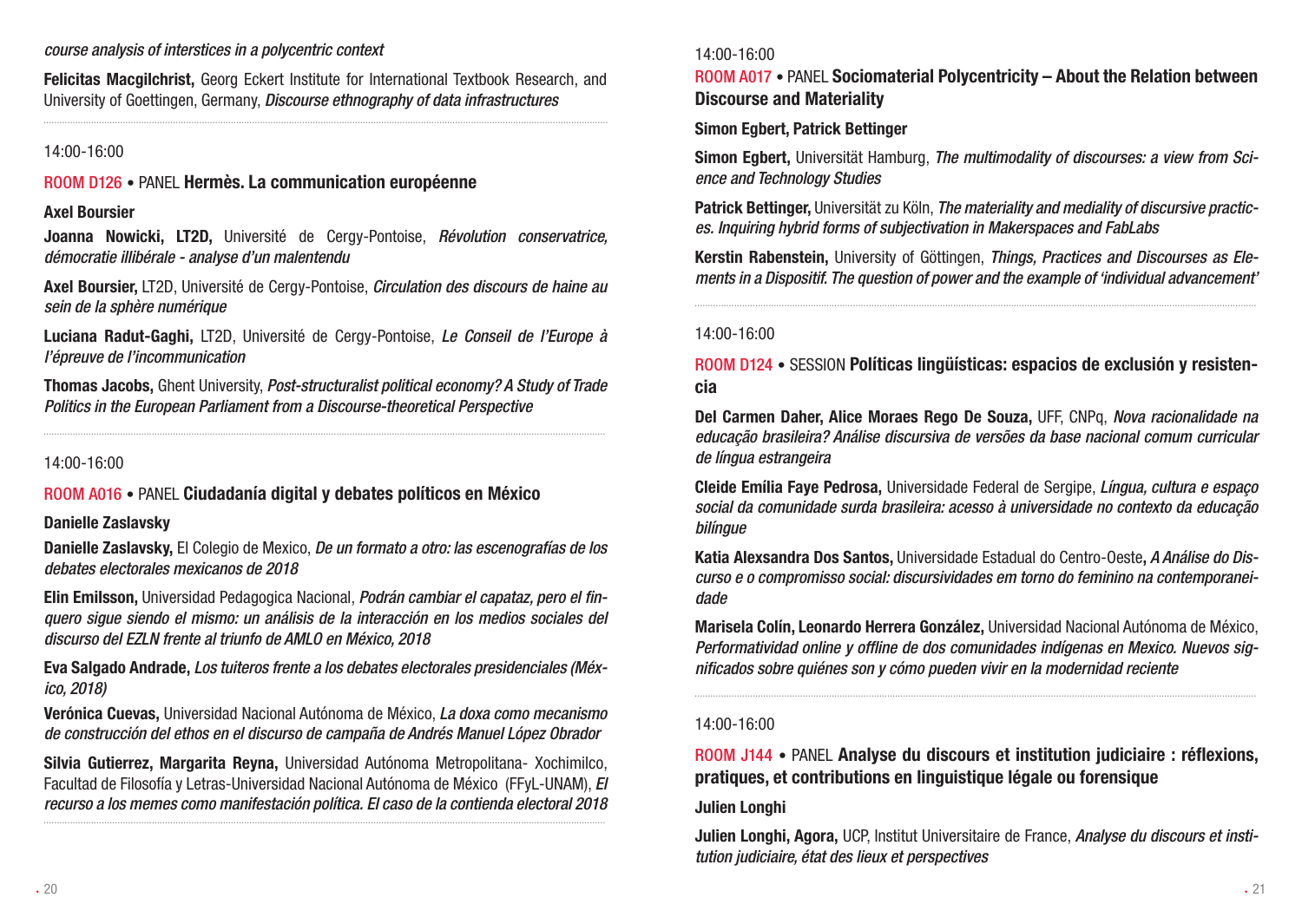Dominique Lagorgette, Université Savoie Mont Blanc, *Analyse de discours appliquée à la linguistique légale dans des procès sur la liberté d'expression (France, 2004-2018)*

Marty Laforest, Université du Québec à Trois-Rivières, Francis Fortin, Université de Montréal, Geneviève Bernard Barbeau, Université du Québec à Trois-Rivières, *Le tweet comme indice de danger. Comment les spécialistes de la surveillance des réseaux sociaux évaluent-ils les messages haineux ?*

Julien Longhi, Alexandra Freeman, Franck Partouche, Cécile Jacob, Frédéric Herry, Marie Deviterne, Stéphane Foucaud, *La linguistique appliquée à la criminalistique : exemple du champ d'action de l'analyse du discours au domaine judiciaire*

Adriana Do Carmo Figueiredo, Federal de Minas Gerais [Belo Horizonte], *FALE/POSLIN/ UFMG, Identité sociale et Identité discursive : la scène aphorisante dans les pratiques judiciaires*

16:15-18:15 • Panels and Sessions

.....................................................................................................................................................................................................................

16:15-18:15

### ROOM A108 • PANEL DIPAC. Discours et pratiques de positionnement académique

Françoise Dufour, Johannes Angermuller, Eduardo Chavez Herrera, Johannes Beetz, Shafiq Hashim, Maude Vadot

Johannes Angermuller, Open University, *(In-)Visible subject positions. For a 'strong' account of truth and post-truth discourses*

Johannes Beetz, University of Warwick, *The Discursive (Re)Production of Sociology. Practices and Disciplinarity*

Eduardo Chávez Herrera, University of Warwick, *'I am here, but I'm also there': discursive practices of positioning among semiotics scholars*

Françoise Dufour, University of Warwick, *'To be or not to be'. Reconnaissance académique et injonction de visibilité*

Shafiq Hashim, University of Warwick, *Discursive Construction of Academic and Institutional Identity of Malaysian Universities and Academics: A Genre Approach to CV*

Maude Vadot, Université Savoie Mont Blanc, *laboratoire LLSETI (EA 3706), Posture de recherche, posture d'engagement : éléments pour une réflexion épistémologique*

Malika Temmar, Centre d'Études des discours, Images, Textes, Ecrits, Communications,

Université Paris-Est Créteil Val-de-Marne - Paris 12, *La philosophie dans la presse médiatique en France, en Allemagne, en Angleterre et en Espagne*

.....................................................................................................................................................................................................................

### 16:15-18:15

### ROOM A110 • SESSION Discurso de resistencia y movimientos sociales

Julio Escamilla, Universidad del Atlántico, *Insatisfacciones, reivindicaciones y rebeldía en un corpus de grafitis contestatarios producidos en Colombia*

Nara Maria Fiel De Quevedo Sgarbi, Lilia Odete Oliveira Unigran, UNIGRAN-Centro Universitario da Grande Dourados (BRAZIL), *Efeitos de sentido: discursos de ódio e implicações para a educação escolar indígena*

Maria Cristina Giorgi, Luisa Araújo Peixoto, *Discursos contra a "corrupção", discursos de ódio e internet: o espetáculo nas eleições ou as eleições como espetáculo no Brasil?*

Roco Flax, CONICET-Universidad de Buenos Aires – Argentina, *La categorizacion del inmigrante en el discurso oficial argentino*

María Carla Picón Chaparro, ALED Venezuela, *El discurso sociocultural de la "canción inédita" en el Festival de la Leyenda Vallenata*

Tamires Conti, UFSCAR, *Narrativa do acontecimento discursivo científico: uma abordagem discursivo-genealógica da linguística brasileira*

.....................................................................................................................................................................................................................

#### 16:15-18:15

ROOM A112 • PANEL Ethnographic Discourse Studies: Comparative, political and polycentric perspectives (suite)

Yannik Porsché, Jaspal Naveel Singh

### 16:15-18:15

ROOM D126 • PANEL Redes sociales, medios digitales, big data y campañas electorales: aportes del análisis del discurso para su comprensión, Adrian Vergara Heidke

Adrian Vergara Heidke, Universidad de Costa Rica, *Subjetividad y campaña electoral: descortesía, valoración y actos de habla expresivos en comentarios de Facebook*

Pedro Santander Molina, Pontificia Universidad Católica de Valparaíso, *Los límites y desafíos del Análisis del Discurso en el contexto digital*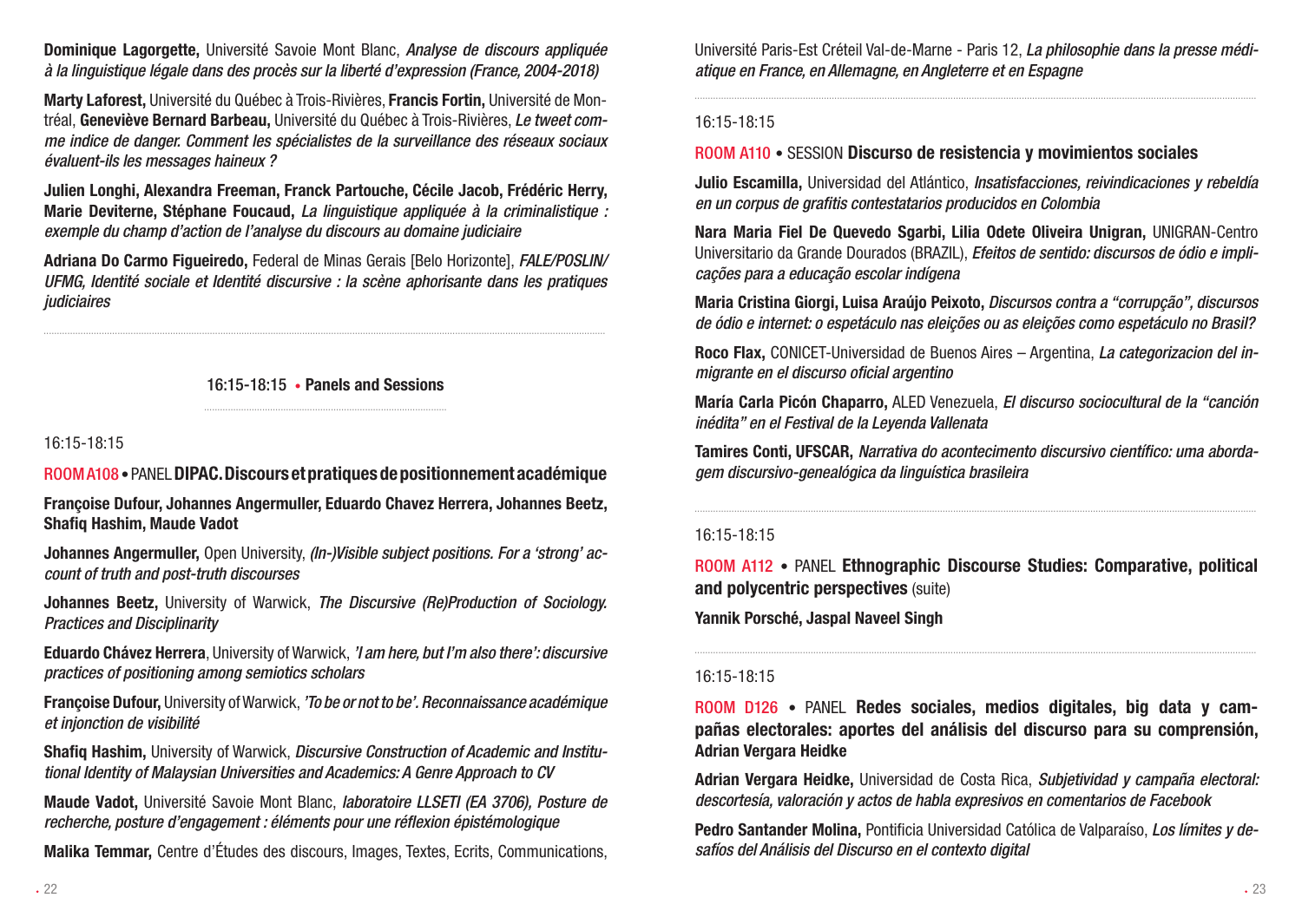Cristian González Arias, Pontifica Universidad Católica de Valparaíso, *Leer la opinión en redes sociales en periodos de campaña electoral presidencial*

Larissa Tristán, Ignacio Siles, Pedro Campos, Universidad de Costa Rica, *Las noticias sobre asuntos no públicos y la construcción de esfera pública durante las elecciones presidenciales en Costa Rica 2018: un análisis del discurso subjetivo expresado en los comentarios de los lectores y lectoras de medios digitales*

.....................................................................................................................................................................................................................

### 16:15-18:15

### ROOM A016 • SESSION Political affects and emotion patterns

Nikola Venkov, Independent scholar, *Discourse theory and the faulty concept of digital 'echo chambers': a case study on the 'gender scare' in Bulgaria*

Raili Marling, University of Tartu, *(Ab)uses of Gender in Populist Constructions of European Identity: Discourse Analysis as a Tool for Studying Political Affect*

Adam Konopka, University of Gdańsk, *The crucial moment. An analysis of the parliamentary discussion on the 1956 abortion law in context of the birth control discourse in Polish People's Republic*

Irina Bekoeva, Tatiana Tameryan, North Ossetia State University, *Ethno-specific aspects of Pre-election political communication*

Sandani Yapa Abeywardena, University of Colombo, *Judgment as Genre: A Genre Analysis of Legal Judgements delivered by the Supreme Court of Sri Lanka*

#### 16:15-18:15

#### ROOM A017 • SESSION Médias, médiations

Julien Longhi, Agora, UCP, Albin Wagener, INALCO, CoDiRé, *Être un influenceur numérique sur LinkedIn : de la mise en scène énonciative au pouvoir discursif*

Abdelouafi El Otmani, Agora, UCP, Julien Longhi, Agora, UCP, Boris Borzic, ETIS, UCP, *L'argumentation par l'ironie et le sarcasme sur twitter*

Érika De Moraes, Universidade Estadual Paulista, *Destacamento e memória discursiva: efeitos de sentido sobre o Brasil no jornalismo internacional contemporâneo (Détachement et mémoire discursive : effets de sens sur le Brésil dans le journalisme international contemporain)*

Sandrine Reboul-Toure, Université Sorbonne Nouvelle - Paris 3, *Clesthia, Transmission* 

*de la science et nouvelles sphères d'activité langagière : les blogs scientifiques francophones*

.....................................................................................................................................................................................................................

### 16:15-18:15

### ROOM D124 • SESSION The discourse of institutions */ Речи учреждений*

Lyudmila Saburova, *Дискурсы в сфере здоровья: перераспределение символической власти*

Olga Lisitsyna, The Tver State University, *Дискурс сексуальности в российской дворянской культуре конца* XVIII – *первой половины XIX в.* 

Evgeny Varshaver, Anna Rocheva, RANEPA*, Краеведческие музеи как пространства производства этничности в локальных контекстах: свидетельство из нескольких регионов России*

Svetlana Urazova, Irina Volkova, *Mедиадискурс: трансформация экранных коммуникаций в российском телеформате «ток-шоу »*

...................................................................................................................................................................................................................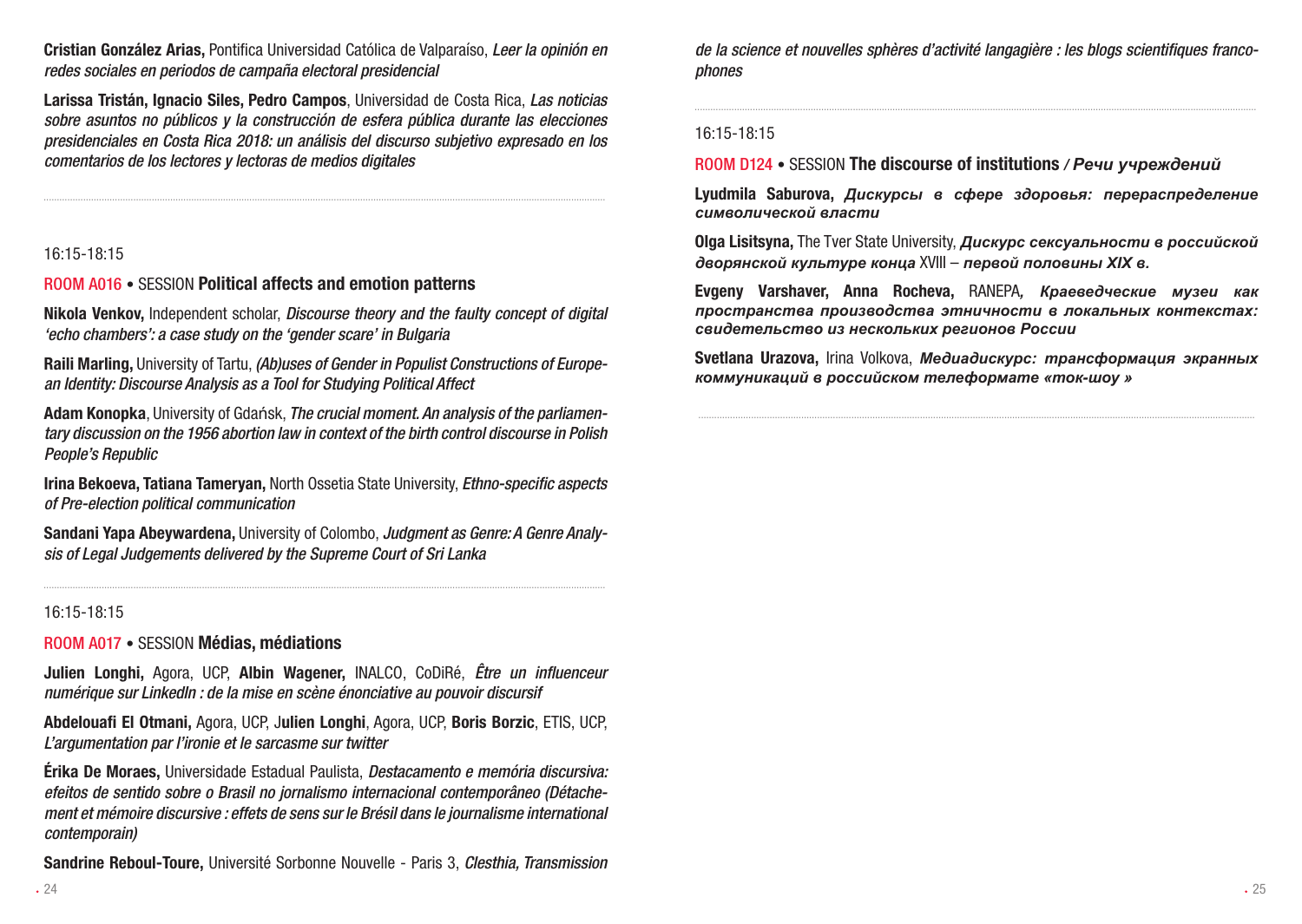### 12 September

### 8:30 / 9:00-11:00 • Panels and Sessions

### 9:00-11:00

### ROOM A108 • SESSION From 'Islamophobia' to counter strategies

Mohsen Abbaszadeh Marzbali, University of Mazandaran, Iran, *Contextual Conceptualization of Political Modernity (Beyond the Defected Cycle of Orientalism's Heritage)*

Marina Solnyshkina, Olga Palutina, Elena Harkova, Elzara Gafiyatova, Kazan (Volga region) Federal University, *Tales of two Muslims: The case of Russian National Corpus and Tatarstan Press in 2014 – 2018*

Sepideh Abedi Farizani, Philipps University Marburg, *Academic Knowledge Production as 'Discourse Heterotopia': Refugee's Subject Position between Risk and Resource*

Katharina Gallant, Center for Development Research (ZEF), *Discourse on the Framing of Jews and Muslims in German Print Media*

.....................................................................................................................................................................................................................

### 9:00-11:00

### ROOM A109 • PANEL Symbolic Crusades and Discursive Struggles - Analyzing Regimes of Power/Knowledge with the Sociology of Knowledge Approach to **Discourse**

### Hosts: Sasa Bosancic, Steffen Hamborg

Steffen Hamborg, Carl Von Ossietzky Universität Oldenburg, Saša Bosančić, University of Augsburg, *Ontological and methodological remarks on the SKAD perspective*

Matthias S. Klaes, University of Augsburg, Claudia Foltyn, University of Augsburg, *Comparing Energy Discourses – The controversies on hydraulic fracturing and shale gas in Germany, France and Poland*

Simone I. Lackerbauer, University of Augsburg, *Comparing Energy Discourses – The controversies on hydraulic fracturing and shale gas in Germany, France and Poland*

Christine Preiser, Augsburg University, Marlen Löffler, Augsburg University, *Governing prostitution the 'appropriate' way - The politics of knowledge in the legal regulation of prostitution in contemporary Germany*

Arne Böker, Leibniz University Hannover, *Justification of Gifted Education Programs*

### 9:00-11:00

### ROOM A110 • PANEL Sémantique argumentative et phénomènes sociaux

### Marianne Liisberg, Zoé Camus, Alfredo Lescano

Zoé Camus, EHESS, *Le vote, un protocole auto-légitimant : étude d'une assemblée de Nuit Debout*

Alfredo Lescano, Université de Toulouse, *Sémantique et mouvements sociaux : le cas du zadisme*

Marianne Liisberg, Roskilde University, *Comprendre les micros-évolutions d'un conflit social au croisement de la sémantique et la politique*

Marion Carel, EHESS, Dinah Ribard, EHESS*, Poésie ouvrière et action politique : de l'analyse sémantique à l'action historique*

Elisabeth Miche, Université Pompeu Fabra, Barcelone, *Le dispositif énonciatif dans une procédure de recours de cassation*

.....................................................................................................................................................................................................................

### 8:30-11:00

ROOM A111 • PANEL Russian mass media of the post-Soviet information space / *Российская медиасреда постсоветского информационного пространства: дискурсивные практики ("The Russian media environment of the post-Soviet information space: discursive practices")*

### Roman Bakanov

Roman Bakanov, Institute of social and philosophical sciences and mass communications of Kazan (Volga region) Federal University, *Дискурсивные практики современной российской медийной критики ("Discursive Practices of Modern Russian Media Criticism")*

Lilia Egorova, *Репрезентация этноконфессиональных отношений в масс-медиа полиэтнического региона: опыт дискурс-анализа ("Representation of ethnic and confessional relations in the media of a multi-ethnic region: Experience of Discourse Analysis")*

Valeria Korunova, Kazan State University, *Медиариторика обсуждения экологических конфликтов в России ("Media rhetoric of the discussion of environmental conflicts in Russia")*

Dmitry Tumanov, *Образ А.С., Пушкина в постсоветском медиадискурсе ("The Image of A.S. Pushkin in the Post-Soviet Media Discourse")*

Vitaly Buduchev, Groupe de recherches interdisciplinaires sur les processus d'information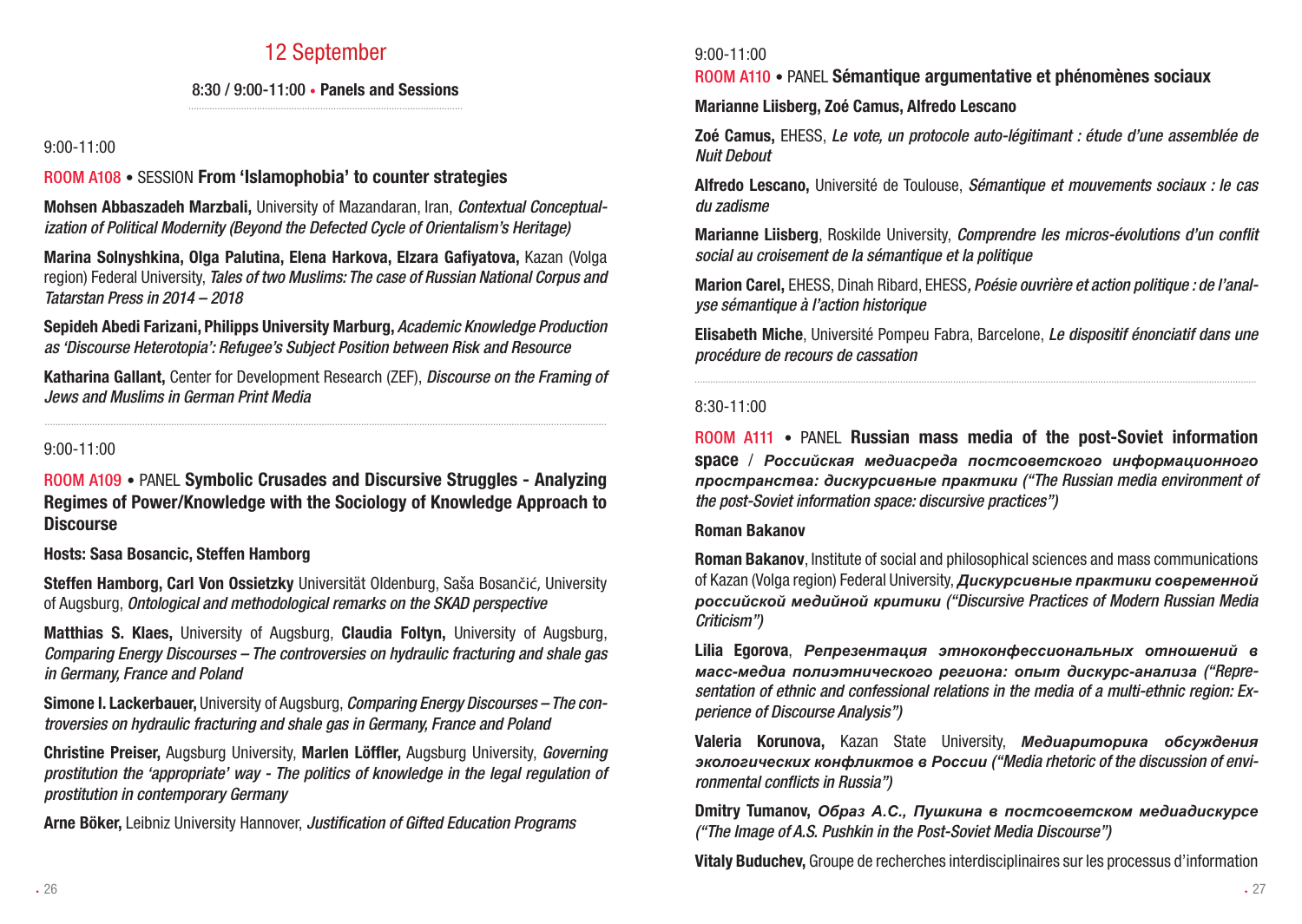et de communication, Sorbonne Université, *Проблемы автономизации российского медийного пространства. Легитимация контроля над медиа через дискурс о национальных традициях* (*Problems of autonomy of the Russian media space. Legitimating media control through a discourse on national traditions)*

Marina Zagidullina, Chelyabinsk State University, *Медиаэстетизация политического дискурса: вербальное маргинализируется, невербальное обретает язык* (*Mediaestettization of political discourse: verbal marginalization, non-verbal language gains)*

.....................................................................................................................................................................................................................

### 8:30-11:00

ROOM B114 • SESSION Discurso, conocimiento y acción

Kerleiane De Sousa Oliveira, José Ribamar Lopes Batista Júnior, Universidade Federal do Piauí, *Discurso da lei sobre a formação continuada de professores alfabetizadores no Brasil*

Márcio Evaristo Beltrão, Solange Maria De Barros, Universidade Federal de Mato Grosso, *Formação docente queer em Mato Grosso: um estudo crítico do discurso*

E. Mercedes Duarte Alvarado, Universidad Complutense de Madrid – Spain, *Carisma o Mesianismo? Estudio pragmatico-discursivo del liderazgo de Hugo Chavez*

Daniela Ibarra, Lancaster University - United Kingdom, *Derechos humanos y construccion del pasado reciente en tweets de programas politicos de television en Chile*

Benno Herzog, Universidad de Valencia (España), *presentación del libro: Herzog, B. & Ruiz, J. (2019) Análisis sociológico del discurso. Enfoques, métodos y procedimientos (Valencia: PUV).*

Almerindo Simoes, Universidade do Estado do Rio de Janeiro, *"Sou discreto, másculo e procuro o mesmo" Dos discursos de usuários em sites e apps de homens que buscam encontros com homens*

### 9:00-11:00

### ROOM B115 • SESSION Positionnements discursifs

Béatrice Turpin, LT2D, UCP, *« Quand dire, c'est faire ». Position de la question à l'aune de la réception*

Noémie Marignier, Pléiade, Université Paris 13, CLESTHIA - Langage, systèmes, discours - Université Sorbonne Nouvelle - Paris 3, *Analyse du discours dite française et études de genre : quelles rencontres ?*

Svetlana Mikhaylova, Institut des langues étrangères de l'Université pédagogique municipale de Moscou, *Le discours pédagogique à l'époque du numérique*

Ba**ş**ak Demir, Université Galatasaray, *Discours anti-intellectualiste en Turquie, en tant qu'une sorte de discours de haine : le cas des 'Universitaires pour la paix'*

.....................................................................................................................................................................................................................

### 9:00-11:00

### ROOM B116 • SESSION Cadrages discursifs en politique

Amadou Ouattara Adou, Aimée-Danielle Lezou Koffi, Centre de recherche en Littérature et Sciences du langage (CRELIS), *Une analyse des textes du Zouglou, musique urbaine de Côte d'Ivoire : vers une (re)définition du discours politique*

Ingrid Peruchi, Université Paris Ouest Nanterre La Défense, *Émergence du Brésil : les limites du Sud Global dans le discours de Jair Bolsonaro*

Thi Thanh Phuong Nguyen Pochan, Centre d'études sur les médias, les technologies et l'internationalisation, Université Paris 8 Vincennes-Saint-Denis, *De l'espace public de communication à l'espace public de communion : La médiatisation du discours nationaliste hégémonique au Vietnam*

Francoise Sullet-Nylander, Malin Roitman, Stockholm University, *De l'acte d'accusation dans les débats politiques. Étude comparative France (2017) vs Suède (2018)*

.....................................................................................................................................................................................................................

### 9:00-11:00

ROOM D124 • PANEL Memoria, Inclusión y Pueblo Mapuche

Maria Cristina Arancibia, Teresa Oteiza, María Merino

Teresa Oteíza Silva, Pontificia Universidad Católica de Chile, *Representación del pueblo mapuche en textos escolares de Historia*

Maria Eugenia Merino, Universidad Catolica de Temuco, *Identidades cronotópicas: el 'Sur' en las narraciones de familias Mapuche migradas a Santiago, Chile*

Maria Cristina Arancibia Aguilera, Pontificia Universidad Católica de Chile, *Negociación de conocimiento en torno a la revitalización de la lengua en una asamblea de kimches mapuche-pehuenche: Resistencia al olvido del chedungún*

### 9:00-11:00

ROOM F135 • PANEL Ethnographic Discourse Studies: Comparative, political and polycentric perspectives (continued)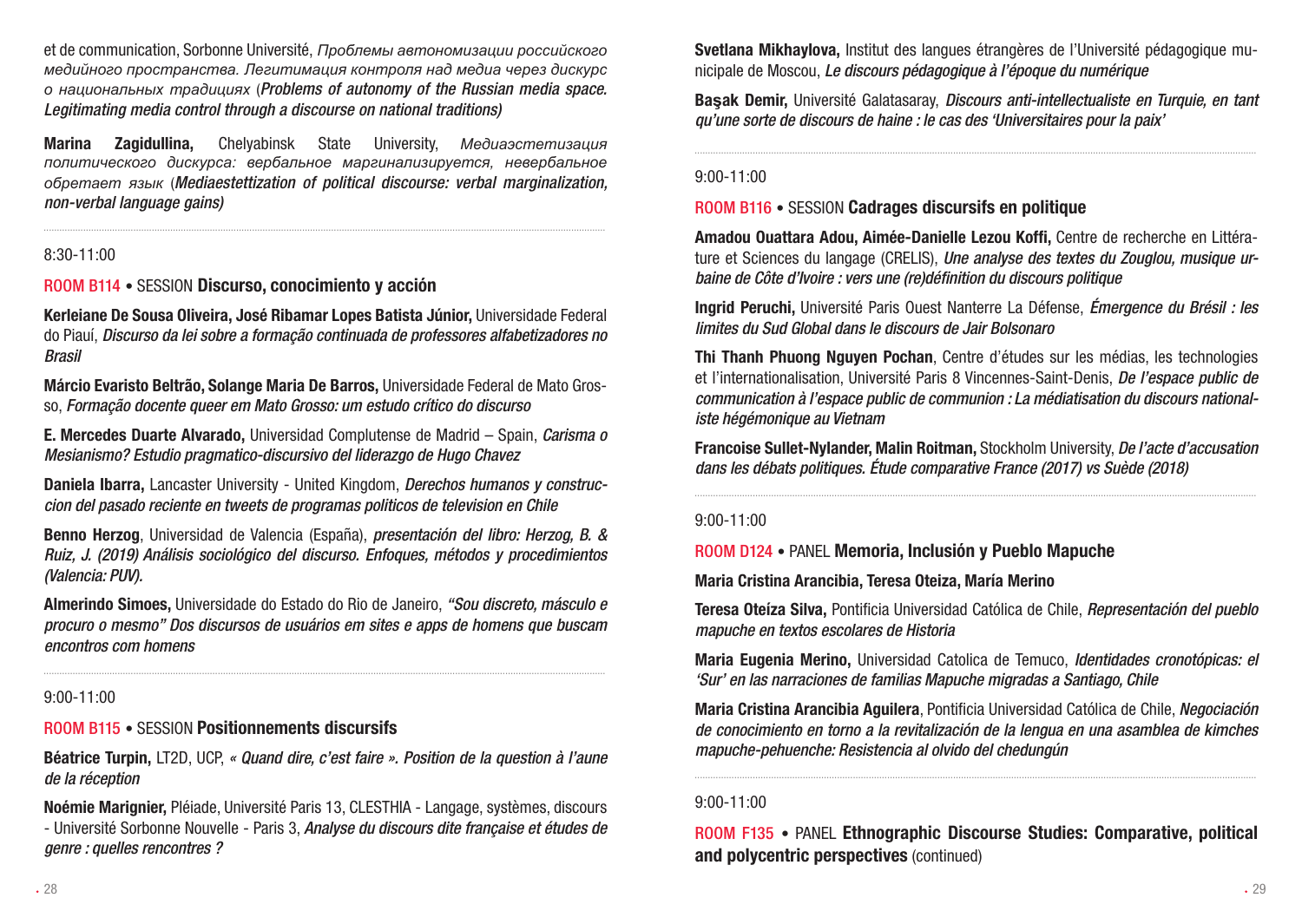### 9:00-11:00

ROOM D126 • PANEL Discurso e subjetivação: relações de saber-poder no cenário brasileiro

.....................................................................................................................................................................................................................

### Marluza Da Rosa, Beatriz Maria Eckert-Hoff

Beatriz Maria Eckert-Hoff, Universidade Cruzeiro do Sul, *Escritas de si de sujeitos em contextos de imigração: errâncias, inscrições, travessias, A abertura das universidades às migrações contemporâneas no discurso midiático*

Carla Nunes Vieira Tavares, Universidade Federal de Uberlândia, P*rojeções identitárias no dizer sobre imigrantes das Américas no Brasil*

Mariana Peixoto, Universidade Federal de Uberlândia, *Uma primavera feminista brasileira: jogos de poder e resistência em torno do feminino na disputa presidencial de 2018*

Gissele Alves, Maria Luiza Coroa, Juliana De Freitas Dias, Universidade de Brasilia, *As cotas sociais & universidades públicas: o jogo - representações discursivas*

.....................................................................................................................................................................................................................

11:15-12:15 • Patrick Charaudeau « Le discours populiste comme symptôme d'une crise des pouvoirs » ROOM F135-136

> 14:30-17:30 • Unconference Foyer des étudiants et espace CNEUF

...................................................................................................................................................................................................

In three ´unconferencing´ sessions you will have the chance to bring in ad hoc themes of your choice in order to gather with interested people in self organized small group sessions. Any topic can be suggested and be adressed in session, I, II or III or even all of them. The ad hoc group sessions in our "unconference" will be in ´barcamp´ / ´open space´ style and offer lots of different choices how to use this precious time slot like for example ...

- $+$  your ad hoc group gatherings
- + your meetings for special interest groups
- + your break out spaces for theme development
- $+$  your thematic networking
- $+$  your spontaneous discussions
- $+$  your creative imagination
- + your small group research strategy development
- $+$  your planning of academic political action.

#### 14:30-14.45 • theme collection for session I, II & III groupings

We invite people interested in topics like ...

- + transnational digitality in a discourse perspective (convenor: Jan Krasni session I)
- + gender discourse networking ...
- + sustainability discourse networking (Susanne Weber session II)
- + discourse intervention and heterotopic spaces (convenor: Susanne Weber session III)
- $+$  and all your interesting topics  $\dots$
- $+$  to be collected in advance, during the conference AND during the theme collection phase …

Together with the programme, you find a document for sending in your topic, your name, session of your choice in advance. Please send it to *susanne.maria.weber@ uni-marburg.de*

Of course you can add topics of your choice during the conference and during the theme collection phase 13.30 - 14.15

14.45-15.30 • SESSION I: for your many parallel discursive spaces

15.45-16.40 • SESSION II: for your many parallel discursive spaces

16.45-17.30 • SESSION III: for your many parallel discursive spaces

17:30-19:00 • Cocktail, 1st floor hall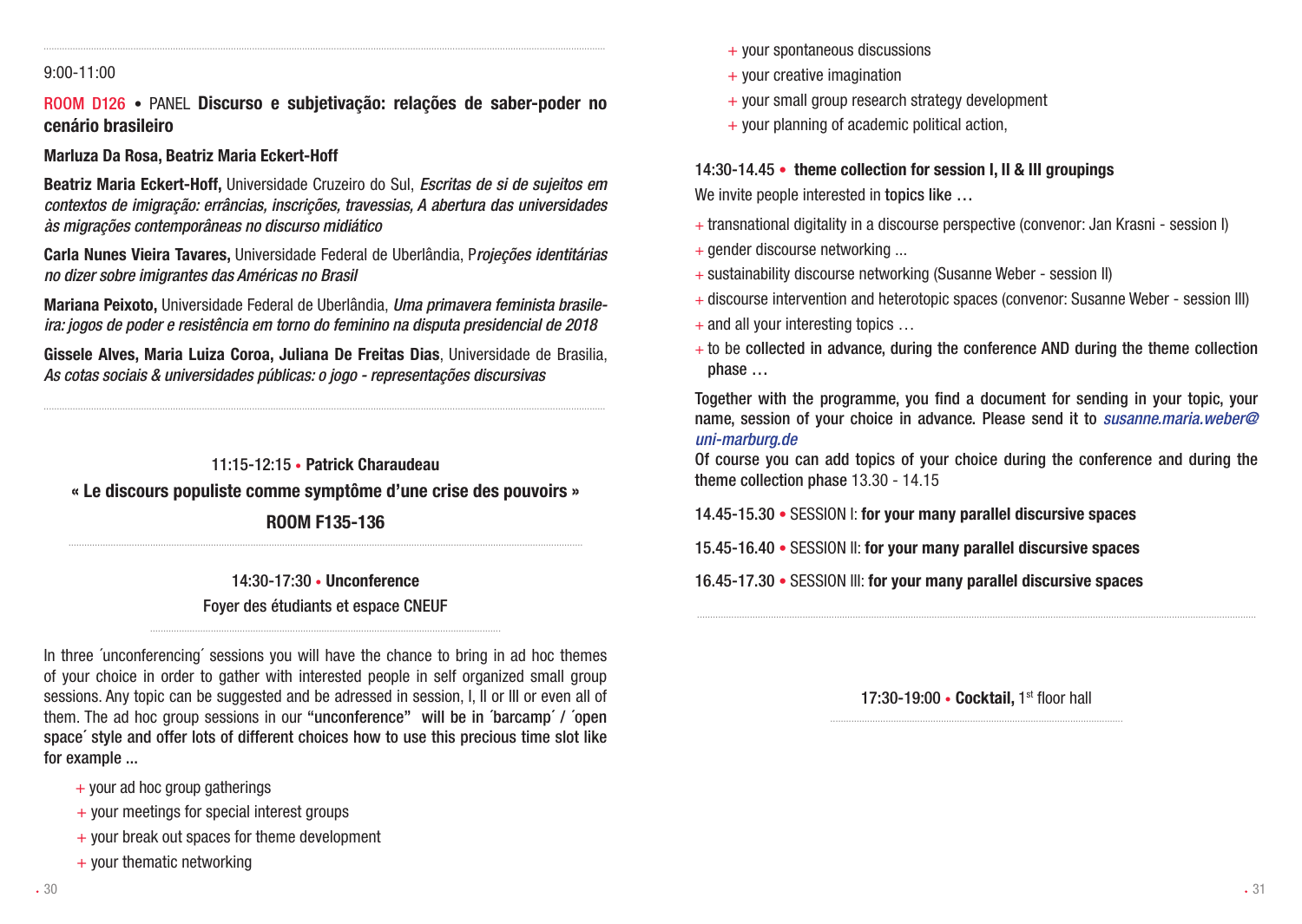### 13 September

### 8:30 / 9:00-12:30 • Panels and Sessions

### 9:00-10:30

ROOM A108 • PANEL Quelle place pour la microanalyse socio-discursive et argumentative à l'ère digitale ?

### Ruth Amossy

Ruth Amossy, Université de Tel-Aviv, *Pour une micro-analyse argumentative du discours polémique*

Roselyne Koren, Bar-Ilan University, *Microanalyse de quelques articles emblématiques sur la définition du terrorisme : une hirondelle peut-elle faire le printemps ?*

Marianne Doury, Université Paris Descartes - Paris 5, *Raison et déraison dans un discours révolutionnaire : Français, encore un effort si vous voulez être Républicains*

.....................................................................................................................................................................................................................

### 11:00-12:30

ROOM A108 • PANEL L'analyse des discours constituants

### Dominique Maingueneau

Dominique Maingueneau, Faculté des Lettres, Sorbonne Université, *Comment Dieu parle aux hommes*

Frédéric Cossutta, UPEC, *Les conditions d'une analyse du discours philosophique*

Pascale Delormas, Céditec, *Pour une approche discursive des dires de soi dans le champ littéraire*

Charlotte Thevenet, *L'autocitation dans le discours philosophique comme discours constitutant*

.....................................................................................................................................................................................................................

### 9:00-10:30

ROOM A109 • PANEL Zur Frage des Politischen in sozialen Medien. Eine diskursanalytische Untersuchung mit Implikationen für die Politische Bildung

### Hermann Mitterhofer, Tanja Vogler, Martin Fritsche, Michael Brandmayr

Martin Fritsche, Tanja Vogler, Hermann Mitterhofer, University of Innsbruck, *Das Politische im Spannungsfeld von Macht und Ideologie*

Hermann Mitterhofer, Tanja Vogler, Martin Fritsche, University of Innsbruck, *Die diskursive Konstruktion von Dichotomien in sozialen Medien*

Michael Brandmayr, University of Innsbruck, *Konzepte und Methoden einer diskursanalytisch inspirierten politischen Bildung*

.....................................................................................................................................................................................................................

### 11:00-12:30

### ROOM A109 • PANEL The Methodological (Re-)Construction of Subjectivation

### Doris Pokitsch, Magdalena Knappik, Vesna Bjegac

Doris Pokitsch, University of Vienna, Austria, Language-related Processes of Subjectivation in the School of the Migration Society

Vesna Bjegac, LMU München, Germany, *Language(s) and Subjectivation in the School of Officially German-speaking Migration Societies*

Magdalena Knappik, University of Wuppertal, Germany, *Writing and Becoming. Processes of Subjectivation in Migration Societies*

.....................................................................................................................................................................................................................

### 8:30-10:30

### ROOM A110 • PANEL La temporalité dans la langue et le discours tous résumés déposés

### Ailin Nacucchio, Ella Mingazova, Delphine Battistelli, Alexandre Faure

Delphine Battistelli, Modyco*, La temporalité linguistique : un objet et des finalités associées*

Ailin Nacucchio, Université Sorbonne Nouvelle - Paris 3, *La construction du temps dans le discours politique*

Ella Mingazova, Université de Liège, *Durée et découpage temporel dans le texte littéraire*

Alexandre Faure, Fondation France-Japon de l'EHESS, *Le temps c'est de l'argent. Étude de la projection à long terme des investissements du Grand Paris*

### 11:00-12:30

### ROOM A110 • PANEL DIPE – Discourse, Ideology and the Political Economy

### Jens Maesse

Jens Maesse, University of Giessen, *Austerity discourses in Europe. How economic experts create identity projects*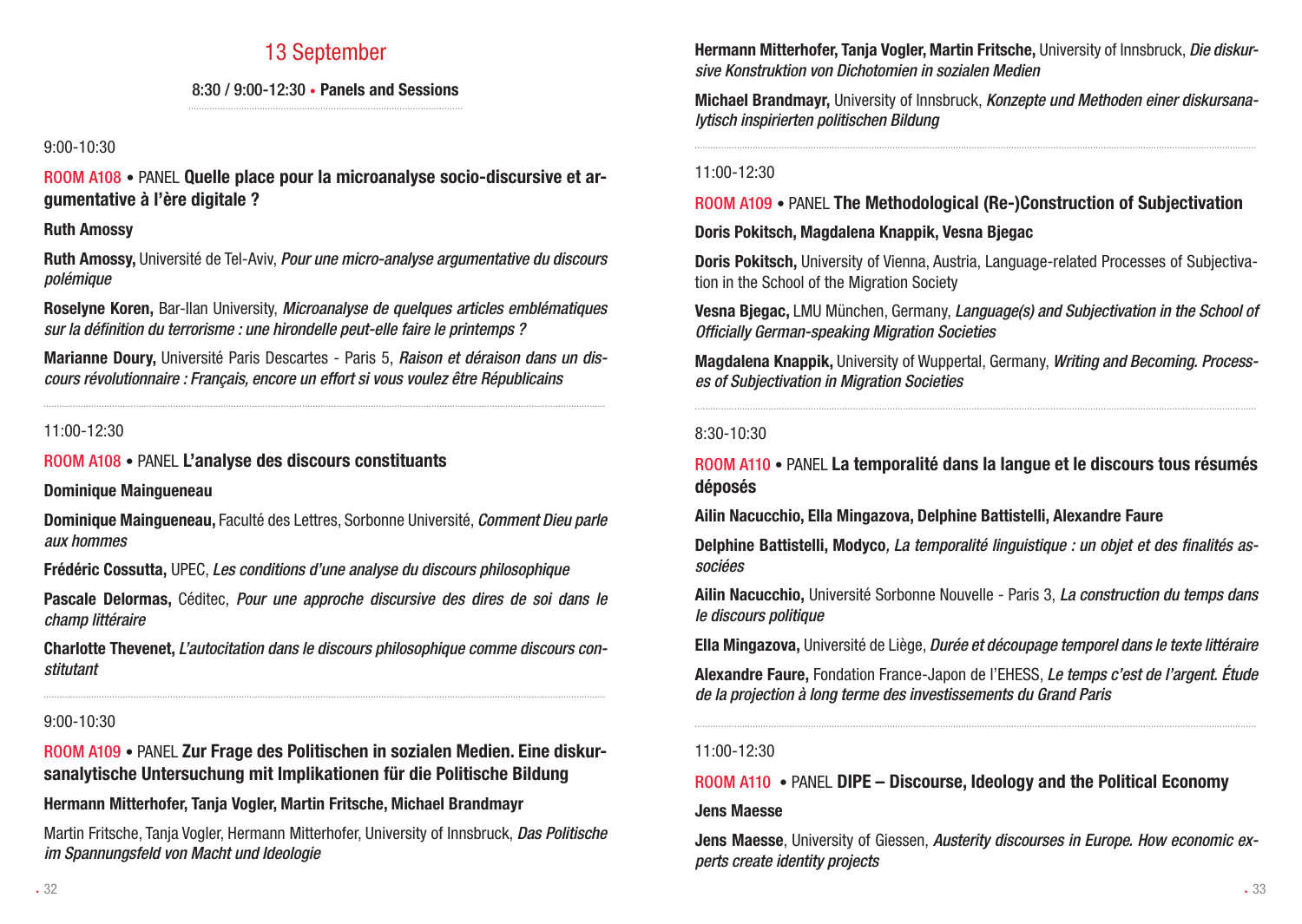Jan Krasni, University of NIS, Digital Silk Road. *The Apparatus of the Polycentric Civilisation*

Benno Herzog, University of Valencia, *Silenced suffering and suffering from silence: methodological and conceptual challenges*

.....................................................................................................................................................................................................................

### 9:00-10:30

ROOM A111 • PANEL Le discours managérial : formes pragmatiques et enrôlement des acteurs dans les organisations

### Marc Glady

Laurence Servel, IRISSO, Université Paris-Dauphine, Récits de trajectoires et rhétorique managériale : le cas des DRH

Agnès Vandevelde-Rougale, Université Denis Diderot LCSP, *Le discours managérial à l'aune du code déontologique de l'échange verbal*

Marc Glady, IRISSO, Université Paris-Dauphine, *PSL Research University, L'accompagnement des transformations organisationnelles comme pratiques discursives*

.....................................................................................................................................................................................................................

### 11:00-12:30

ROOM A111 • PANEL Enseñar a argumentar en los diferentes niveles educativos: desafíos actuales

Isabel Cristina Michelan de Azevedo, Beatriz Gabbiani, Constanza Padilla

Isabel Cristina Michelan de Azevedo, PPGL, PROFLETRAS, Universidade Federal de Sergipe, Brasil *Argumentación en clases de português: desafíos y posibilidades para la enseñanza secundaria*

Beatriz Gabbiani, Instituto de Lingüística, FHCE, Udelar, Virginia Orlando Instituto de Lingüística, FHCE, *Udela Propuestas para la enseñanza de la argumentación: panorama de la situación en Uruguay*

Constanza Padilla, INVELEC/CONICET, UNT, Argentina, Esther Lopez, INVELEC/CONICET, UNT, Argentina, *Enseñar a argumentaren el nivel superior: revisión colaborativa y perfiles de escritor*

### 9:00-10:30

### ROOM B114 • PANEL El discurso de la ultraderecha em las redes sociales: tres perspectivas para un mismo problema

### Maria Pardo

María Pardo, Consejo Nacional de Investigaciones Científicas y Técnicas [Buenos Aires], *La representación socio-discursiva del enemigo en el discurso de la ultraderecha argentina*

Viviane de Melo Resende, Ernani Saraviva, Yara Martinelli, Universidade de Brasilia [Brasília], *Cuando la universidad se vuelve el enemigo: combates discursivos en el Facebook bolsonarista*

Nuria Lorenzo-Dus, Lella Nouri, Swansea University, *Víctimas, villanos y odio digital en los movimientos de extrema derecha: Australia, Reino Unido y EEUU*

.....................................................................................................................................................................................................................

### 11:00-12:30

### ROOM B114 • PANEL Analyzing the language textbook discourse: representation, interaction and learning

#### German Canale

Pau Bori, University of Belgrade, *The Language Textbook in action: How neoliberal content is articulated within the classroom*

Xiao Lan Curdt-Christiansen, University of Bath, *Department of Education, Discourse of Ideology: Chinese Textbooks*

Germán Canale, Universidad de la República (Montevideo), *Textbook discourse and learner agency: transforming multimodal signs in the classroom*

### 9:00-12:30

### AMPHI • PANEL DIREPA. Usages des références historique dans le discours journalistique européen

### Luciana Radut-Gaghi

Isabelle Boyer, Université de Cergy-Pontoise, LT2D, *La grande guerre : Etude comparative des représentations sociales dans deux médias en ligne : le Figaro et l'Actu*

Elisabeth Le, University of Alberta, *Brexit in Le Monde's historical perspective: a threat for the EU or not?*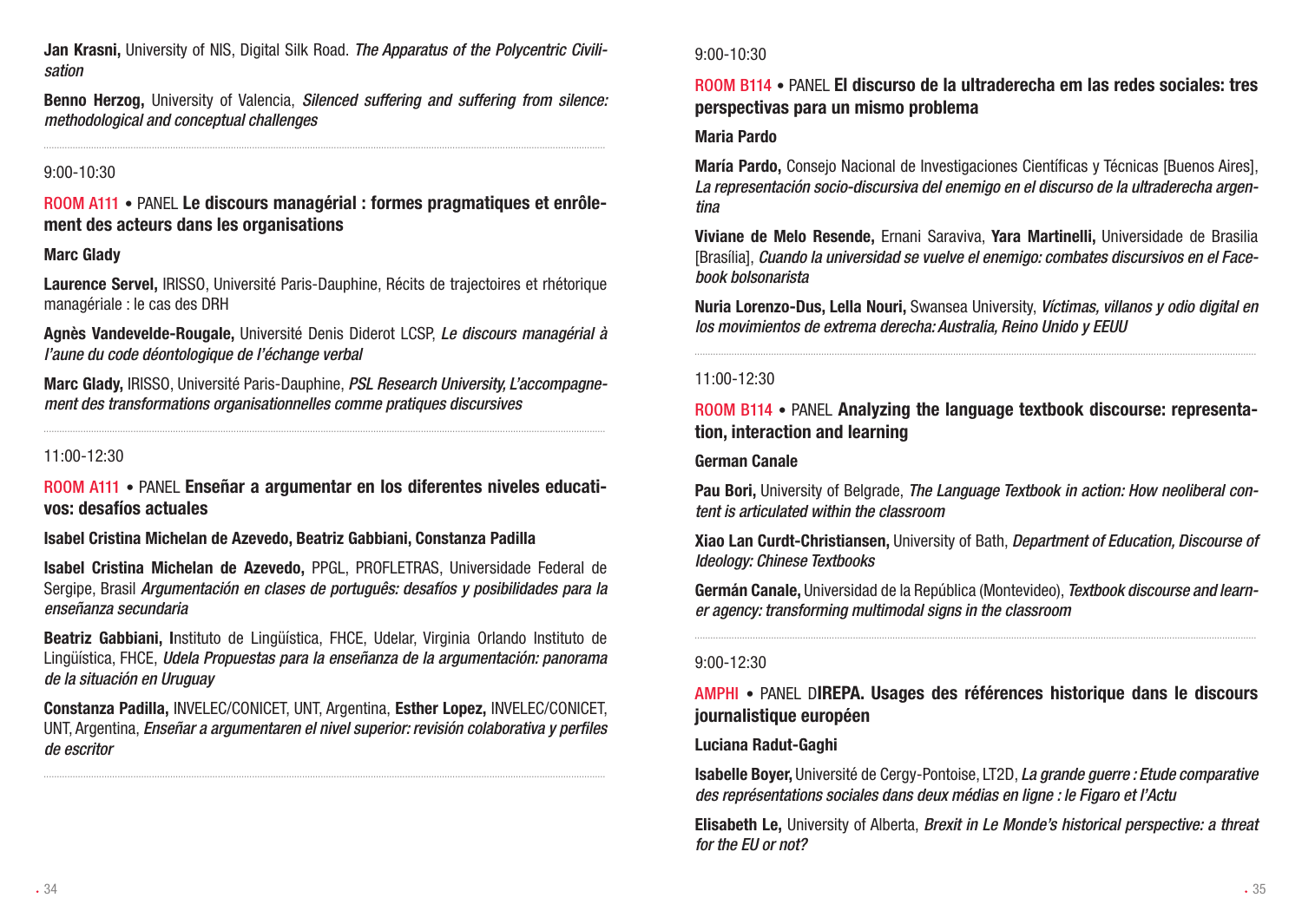Hedwig Wagner, Europa-Universität Flensburg, *Ost-/Westeuropäische diskursive Konstruktionen der Geschichtspolitik beim Gedenken an den ersten Weltkrieg*

Alida Silletti, Université de Bari Aldo Moro - Département de Sciences Politiques, *Les commémorations de la Grande Guerre à travers les illustrations de la presse française et italienne*

Axel Boursier, Université de Cergy-Pontoise, LT2D, *Lorsque le journaliste se fait européen : Crises et traces mémorielles*

Ekaterina Aleshina, Penza State University, *The fall of the Berlin Wall (November 9, 1989) in the online media of 2018: East-and West-European discourse of memory*

Luciana Radut-Gaghi, Université de Cergy-Pontoise, LT2D, *Une cartographie des mythes contemporains. L'Europe faite par les médias*

.....................................................................................................................................................................................................................

### 9:00-12:30

ROOM B115 • PANEL Peripherality: the discursive construction of socio-spatial hierarchies

### Amelie Kutter

Danijela Majstorovic, University of Banjaluka, Zoran Vuckovac, University of Banjaluka, *Discursive construction of peripheral selves at the margin of Europe: Bosnian and Herzegovinian DITA factory workers from self-management to factory occupation*

Krzysztof Wasilewski, Koszalin University of Technology, *Escaping colonial past by changing the past. Postcolonial analysis of historical discourse of the Polish western territories (title might have changed in the online submission*

Gerardo Costabile Nicoletta, "Federico II" University of Naples, *On the discursive constitution of peripheries. The case of the Italian Mezzogiorno*

Babur Hussain, Institute for Social and Economic Change (ISEC), Bengaluru, India, Elizabeth Mariam, Institute for Social and Economic Change (ISEC), Bengaluru, India, *Development discourse in Kashmir: a case of normalization*

Gauvain Debelle, Ex-PhD Student of the Autonomous University of Barcelona, *Conflicts over sovereignty in the 2012 Eurozone crisis*

Amelie Kutter, European University Viadrina Frankfurt, *Governing catch-up, policing space: a Foucauldian view on periphery-building in the EU's new measures for macroeconomic oversight*

#### 9:00-12:30

ROOM B116 • PANEL Critical Discourse Studies in/on/and the Middle East: Critique, Challenges and Topics

### Majid KhosraviNik & Soudeh Ghaffari

Majid KhosraviNik, Newcastle University, *Cross fires of 'Eastern' & 'Western' paradigms and the global contexts in CDA in/on/and the Middle East*

Soudeh Ghaffari, Newcastle University, *Religious discourses of identity, CDA and Iranian cultural politics; Contextual, conceptual and methodological challenges in doing CDS on religious genres*

Nadia Sarkhoh, Kuwait University, and Majid KhosraviNik, Newcastle University, *Persian or Arabian Gulf? The Discursive Construction of Arabism in Online Rivalry Discourse: Envisaging CDS in the Middle Eastern digital spheres*

Hadi Alsamdani, Umm Al-Qura University, *Religious discourse and Arab public spheres*

Zahra Hosseini Khoo, University of Vienna, *Talking to the Enemy - challenges and opportunities for CDS scholarship?*

### 9:00-12:30

ROOM B117 • PANEL Discurso, poder y cognición social. Estudios Mexicanos

Maria Flores, Jose Infante, Ludivina Cantu, Rosa Ma Gutierrez, Manuel Herrera, Norma Sepulveda, Maria Martinez

María Eugenia Flores Treviño, Ludivina Cantú Ortiz, Universidad Autonoma de Nuevo Leon (Monterrey, Mexico), *Ética, discurso y emancipación comunicativa*

José María Infante Bonfiglio, María Eugenia Flores Treviño, Universidad Autonoma de Nuevo Leon (Monterrey, Mexico), *El discurso de conocimiento social: la discusión sobre el aborto en Argentina. El caso de la Cámara de Diputados*

Norma Patricia Sepúlveda Legorreta, María Eugenia Flores Treviño, Universidad Autonoma de Nuevo Leon (Monterrey, Mexico), Descortesía en los sitios de noticias de Facebook. Opiniones en torno al discurso racista

Armando González Salinas, María Eugenia Martínez Flores, Universidad Autonoma de Nuevo Leon (Monterrey, Mexico), *El lenguaje jurídico como forma de poder. Análisis en sentencias civiles*

Orlando Valdez Vega, Universidad Autonoma de Nuevo Leon (Monterrey, Mexico), *Las representaciones socio-culturales como factor influyente en la adquisición del Francés como Lengua Extranjera*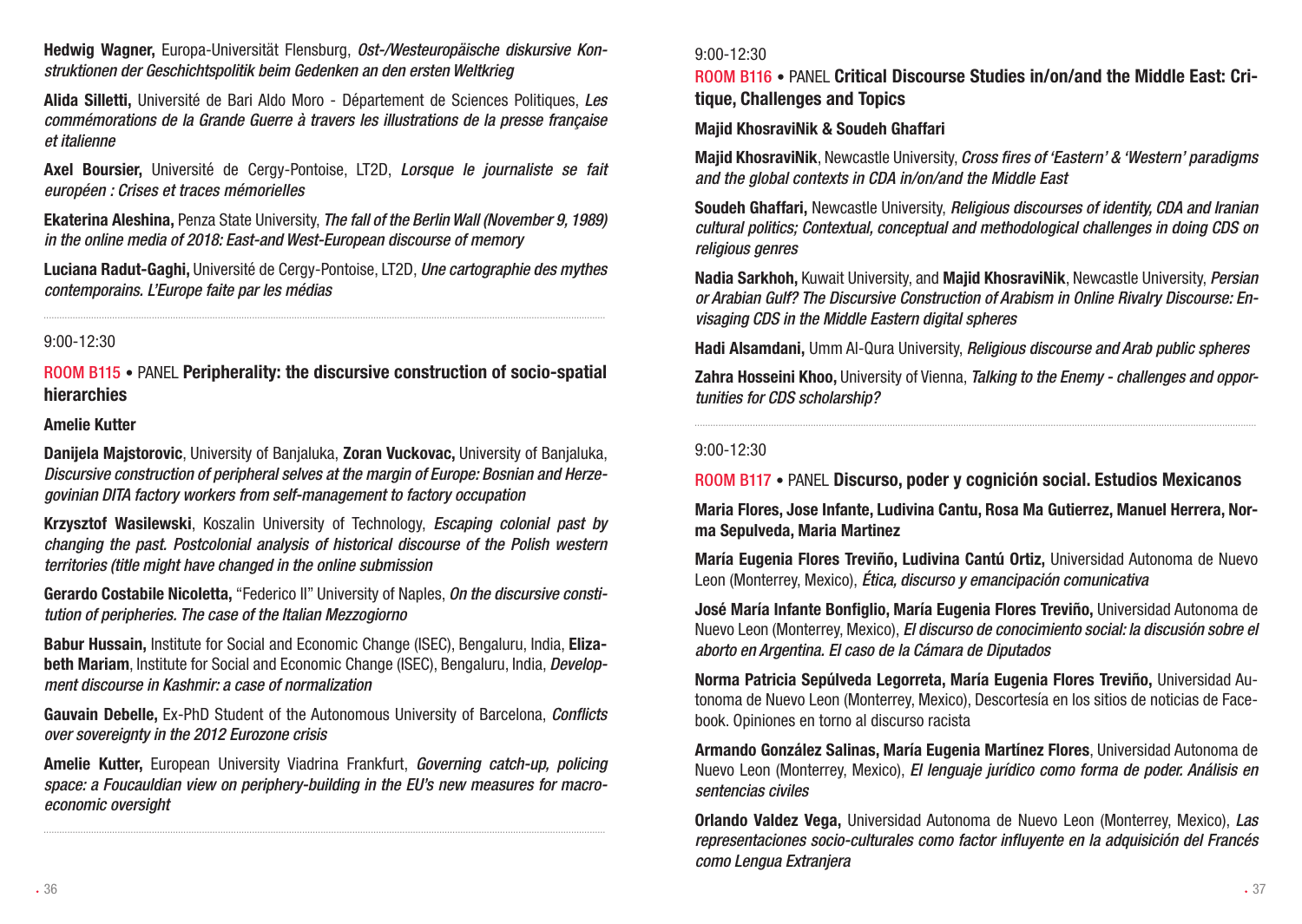Rosa Mª Gutiérrez García, Universidad Autonoma de Nuevo Leon (Monterrey, Mexico), *Los estereotipos masculinos en Vuelta prohibida de Joaquín Hurtado Pérez*

Manuel Santiago Herrera Martinez, Universidad Autonoma de Nuevo Leon (Monterrey, Mexico), *La construcción de la cognición social en "El amor es hambre" de Ana Clavel*

.....................................................................................................................................................................................................................

#### 9:00-12:30

ROOM F135 • PANEL A polarização política no Brasil: procedimentos de exclusão no espaço de encontro entre posições enunciativas divergentes

Estevao Freixo, Thatiana Muylaert Siqueira Menezes, Vívian Pereira, Almerindo Simões, Filipe Abrantes, Viviane Roux, Juliana Azevedo, Anna Carolina Land

Estevao Freixo, UERJ- Universidade do Estado do Rio de Janeiro, *Direção discursiva: força e movimento no encontro entre posições enunciativas divergentes*

Vívian Pereira, Universidade do Estado do Rio de Janeiro, *O encarceramento de uma ideia: uma obsessao nacional?* 

Filipe Abrantes, Universidade do Estado do Rio de Janeiro, *O Embate "técnico" vs. "ideológico" como estratégia para a construção de uma (falsa) oposição entre políticas de extrema direita e iniciativas do liberalismo na educação*

Viviane Roux, Universidade do Estado do Rio de Janeiro, *Os enunciados que se equilibram nas vozes do juiz e ministro Sergio Moro*

Juliana Azevedo, Universidade do Estado do Rio de Janeiro, *Sistema penal e educação: uma análise discursiva de mecanismos disciplinares na escola*

Almerindo Simoes, Universidade do Estado do Rio de Janeiro, *Et(h)os governamental em relação às minorias: o caso do comercial do Banco do Brasil*

#### 9:00-12:30

### ROOM F136 • PANEL Shifting (Re)Presentations

Fiona Rossette, Université Paris Nanterre, *"The New Oratory": public speaking in the digital and neoliberal age*

Sarah El-Sayed, Pharos University in Alexandria, *Gender Representations in Disney Animation Dubbings – A Feminist Perspective*

Abrar Mujaddadi, King Abdulazziz University, *Recontextualising Racial Slurs from English to Arabic: A Comparative Analysis of Subtitles in Relation to Translation Strategies and Socio-cultural Norms*

 $38$ Annett Adler, Philipps Universität Marburg, *Innovation Labs in Regional Economic Cycles*

Olga Solopova, Maria Saltykova, *South Ural State University, Modeling and Interpreting the Future in Discourse*

Daniela Ibarra, Lancaster University - United Kingdom, *Analisis discursivo en sistemas hbridos de medios: una aproximacion metodologica*

Nicoleta Apostol, University of Bucharest, *The doing of a category: "Socially assisted people" in the Romanian public discourse*

.....................................................................................................................................................................................................................

14:30-17:30 • Cultural visit at Abbaye Royaumont For persons who have registered and paid. Places are still available, please contact the organisers at the beginning of the conference. Bus leaving in front of the university.

.............................................................................................................................................................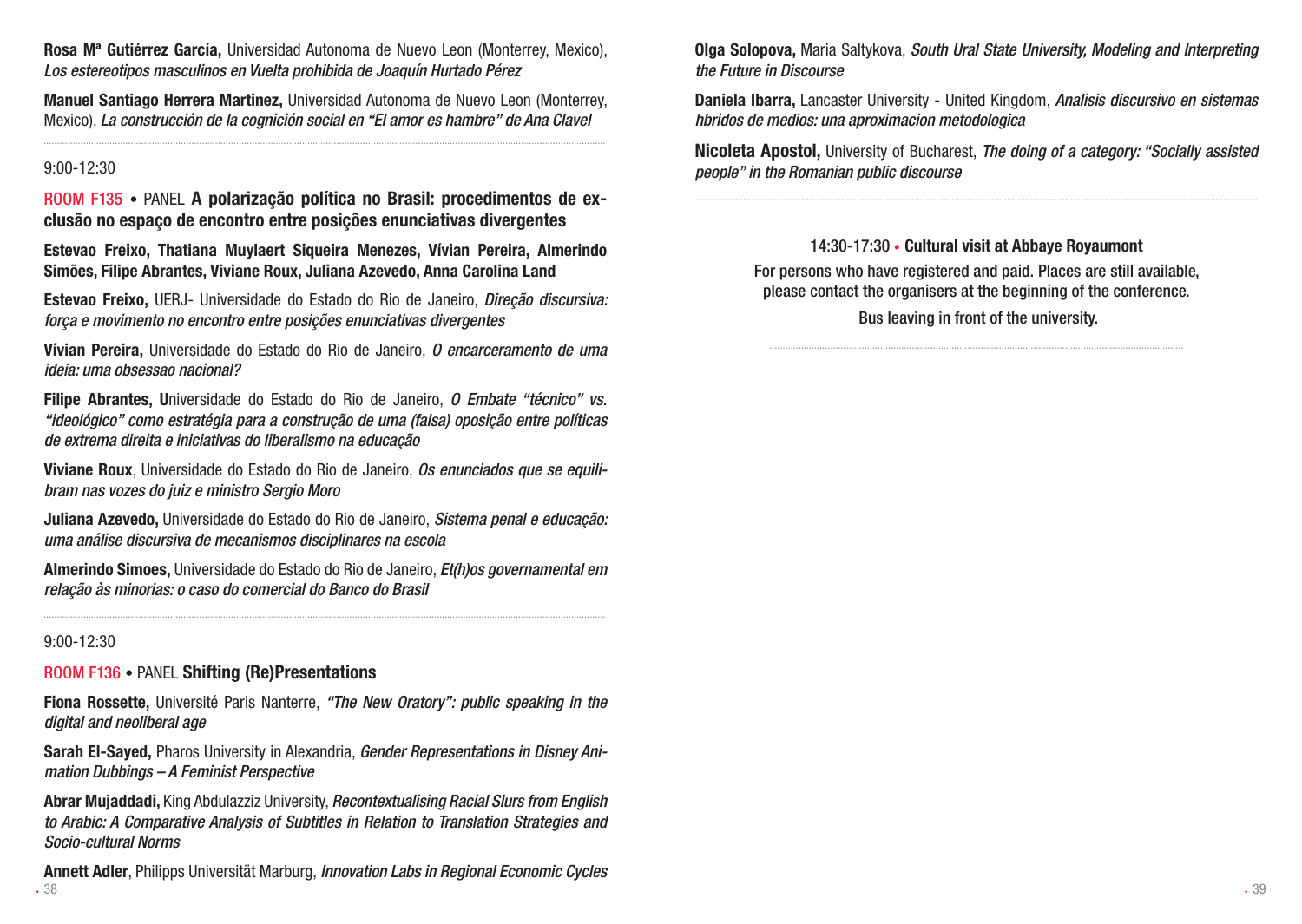### 14 September

### 8:30 / 9:00-11:00 • Panels and Sessions ..........................................................................

### 9:00-11:00

ROOM A013 • PANEL Analyse du discours et Archives universitaires: le projet ArchivU

Frédérique Sitri, Emilie Née, Rossana De Angelis, François Dubois, Cedric Le Cocq, Julie Lefebvre, Sabine Lehmann, Virginie Lethier, Denis Mazzucchetti, Caroline Mellet, Ilaine Wang

Frédérique Sitri, Modèles, Dynamiques, Corpus, François Dubois, Institutions et Dynamiques Historiques de l'Économie et de la Société, Cedric Le Cocq, Institutions et Dynamiques Historiques de l\'Économie et de la Société, *« Archives, archive, corpus »: un regard interdisciplinaire* 

Virginie Lethier, ELLIAD, Ilaine Wang, *Modèles, Dynamiques, Corpus,* Vladimir Plaza Portillo*, AD et Humanités numériques : quelle rencontre ?*

Frédérique Sitri, Caroline Mellet, Modèles, Dynamiques, Corpus, Rossana De Angelis, Centre d'Études des discours, Images, Textes, Ecrits, Communications, Rossana De Angelis, Sabine Lehmann, Modèles, Dynamiques, Corpus, Cedric Le Cocq, *La fabrique du compte rendu : analyse discursive et génétique des comptes rendus de réunion de conseils d'université (Nanterre 1971-1976)*

Sabine Lehmann, Emilie Née, Centre d'Études des discours, Images, Textes, Ecrits, Communications, *Produire un rapport d'activité scientifique à l'Université Paris Nanterre : émergence, institutionnalisation et transformations d'un genre*

.....................................................................................................................................................................................................................

### 9:00-11:00

ROOM A014 • PANEL Estudos discursivos à brasileira: deslocamentos teóricos e metodológicos (continued at 13:30)Marco Antonio Almeida Ruiz

Marco Antonio Almeida Ruiz, Federal University of São Carlos, EHESS, *O discurso científico nas tramas da história: as redes de pesquisa discursiva à moda brasileira*

Renata de Oliveira Carreon, *Federal University of São Carlos, Estereótipos na umbanda: entidades e representação social*

Samuel Ponsoni, Universidade do Estado de Minas Gerais, Júlia Lourenço Costa, Universidade Federal de São Carlos, *A escrita da história discursiva à brasileira: o caso Roberto Leiser Baronas*

Livia Maria Falconi Pires, Centro Universitário Central Paulista, *A tomada do espaço público: a constituição da imagem das mulheres políticas em campanha eleitoral presidencial no Brasil*

Paula Camila Mesti, Universidade Federal de São Carlos, *Rupturas na discursividade política feminina: deslocamentos teóricos-metodológicos do ethos discursivo*

Ligia Mara Boin Menossi de Araújo, Federal University of São Carlos, Universidade de São Paulo, *O humor como um campo: estudo discursivo sobre a #elenao nas redes sociais no Brasil eleitoral*

Letícia Clares, Universidade Federal de São Carlos, *Tratamento editorial de textos científicos: estudos de autoria na Análise do Discurso*

Pâmela da Silva Rosin, Universidade Federal de São Carlos, *Considerações sobre a técnica de "cadernos de lugar-comum": uma análise discursiva dos cadernos de notas de intelectuais brasileiros*

### 9:00-11:00

### ROOM A015 • PANEL Discurso, memoria y dictadura en América del Sur

### Maria Alejandra Vitale

Patricia Baeza Duffy, Universidad Católica de Valparaíso, Chile, *Reconstrucción y transmisión de memorias que compiten: análisis multimodal del museo de la memoria y los derechos humanos de chile*

Eduardo Lopes Piris, Universidade Estadual de Santa Cruz, Brasil, *La memoria discursiva de la guerra fría en el discurso de la prensa brasileña sobre el golpe de estado de 1964*

María Alejandra Vitale, Universidad de Buenos Aires, Argentina, *Memoria discursiva y ethos en dos archivos de la represión de argentina*

### 9:00-11:00

ROOM A016 • PANEL PRAX : La Praxématique : une socio-anthropologie linguistique à la périphérie

Françoise Dufour

Françoise Dufour, Université de Warwick, *Peut-on parler d'impérialisme du sens ?*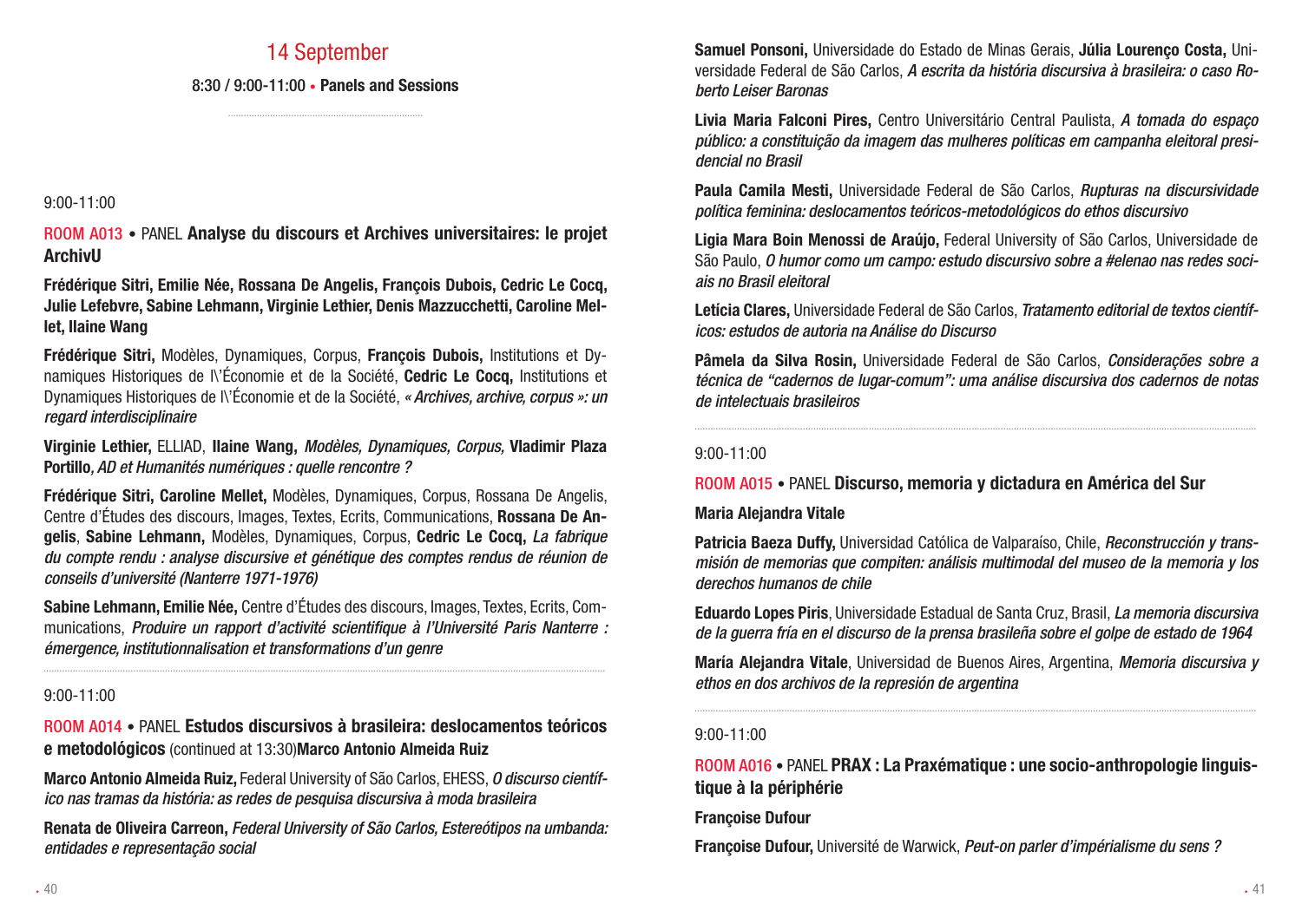Arnaud Richard, Université Montpellier 3, *Pour une praxématique haïtienne : diglossie et colonialisme*

Jacques Fourrier, Praxiling UMR 5276 CNRS, *Du 'Rêve chinois' comme formule dialogique*

Ammar Azouzi, Université de Sousse, Rim Zelfani, Université de Sousse, *Le COLIBE : un discours de la « discorde » !*

Aurora Fragonara*,* Universita degli studi di Bergamo (Italy), *L'expression linguistique de l'empathie à l'aune de la réflexivité du/ de la chercheu.r.se. Implications méthodologiques à partir d'une étude sur la communication sociale par affiches*

.....................................................................................................................................................................................................................

### 9:00-11:00

ROOM A108 • PANEL Nos entrefios da rede: língua e discursos em tensão

### Dantielli Assumpção Garcia, Lucília Maria Abrahão e Sousa

Silmara Dela Silva, UFF/LAS, *Dos sujeitos e dos discursos, o politico e a lingua na rede*

Gesualda dos Santos Rasia, UFPR, Maria Cleci Venturini, UNICENTRO, Verli Petri, UFSM, *Lugares do dizer na lingua em rede e em discurso: constituição/circulação/apagamento de acontecimentos*

Ronaldo Adriano de Freitas, IFF/UFF, *Análise da dicionarização de neologismos políticos em dicionários online*

Thiago Manchini de Campos, EAJ/UFRN, *O espaço entre nós: fotojornalismo e representações da pobreza na rede digital*

Elaine Daróz, USP/FFCLRP, *A regularização de uma memória sobre (e para) a mulher nos gibis da turma da mônica: uma análise discursiva*

### 9:00-11:00

ROOM A109 • PANEL O comentário nas redes sociais: construção do ethos e da violência verbal durante a última campanha presidencial no Brasil

Isabel Seara, Isabel Sebastiao, Leonor Werneck, Isabelle Marques

Isabel Roboredo Seara, Universidade Aberta & Centro de Linguística da Universidade Nova de Lisboa (Portugal), *O "coiso". #Ele não. Análise das apóstrofes nos comentários das eleições presidenciais brasileiras*

42 and the set of the set of the set of the set of the set of the set of the set of the set of the set of the set of the set of the set of the set of the set of the set of the set of the set of the set of the set of the se Isabelle Simões Marques, Universidade Aberta, *Centro de Linguística da Universidade Nova de Lisboa, Todos no mesmo saco? Reações aos comentários de Marine Le Pen sobre Jair Bolsonaro durante a campanha presidencial no Brasil*

Leonor Werneck dos Santos, Universidade Federal do Rio de Janeiro Brasil, *Linguagem e violencia verbal : eleiçöes presidenciais brasileiras em comentatios da internet*

Isabel Sebastião, Centro de Linguística da Universidade do Porto, FCT, *Comentatios digitais: do Ethios a ideologia*

.....................................................................................................................................................................................................................

### 8:30-11:00

### ROOM A110 • SESSION Reform narratives and regimes of truth in education

Constanze Tress, University of Luxembourg, *Of capitalizable units and learners as market functions – Reform narrations of Luxembourgish Vocational Education and Training (VET) in media and policy discourse*

Tatiana Shutova, Cardiff University, *The Legitimization of Inequality in Russian Higher Education*

Susanne Maria Weber, Sarah Wieners, Philipps University Marburg, *Dispositives of change – gender, excellence and young researchers in German academic organisations*

Johannes Dahm, Universite de Nantes, *"Horizont 2025": Interdisziplinare Zugange zum EU-Erweiterungsdiskurs uber einen moglichen EU-Beitritt der Westbalkan-Staaten*

Shaimaa El Naggar, Fayoum University/Lancaster University, *The representation of mental health on YouTube: Re-shaping knowledge and attitudes*

### 8:30-11:00

### ROOM A111 • SESSION Discurso y políticas educativas

Silvia Fuentes, Universidad Pedagogica Nacional, *Identificación y política educativa*

Lucia Freitas, State University of Goias-UEG - Brazil, *"Vai mexendo sempre ate derreter": agencias femininas no discurso de receitas de sabao caseiro*

Carolina Buenrostro Pérez, Escuela Nacional de Antropología e Historia, Edith Pérez Flores, Centro Regional de Investigaciones Multidisciplinarias, UNAM, *El discurso patrimonialista en los expedientes de salvaguardia inscritos ante la UNESCO: caso México*

Morato Socorro, Universidade Federal do Pará, *A constituição discursiva do trabalho docente em revistas especializadas para professores*

Julia Zullo, Universidad de Bueno Aires, *Actualidades, grietas y agendas en la Argentina de los últimos años*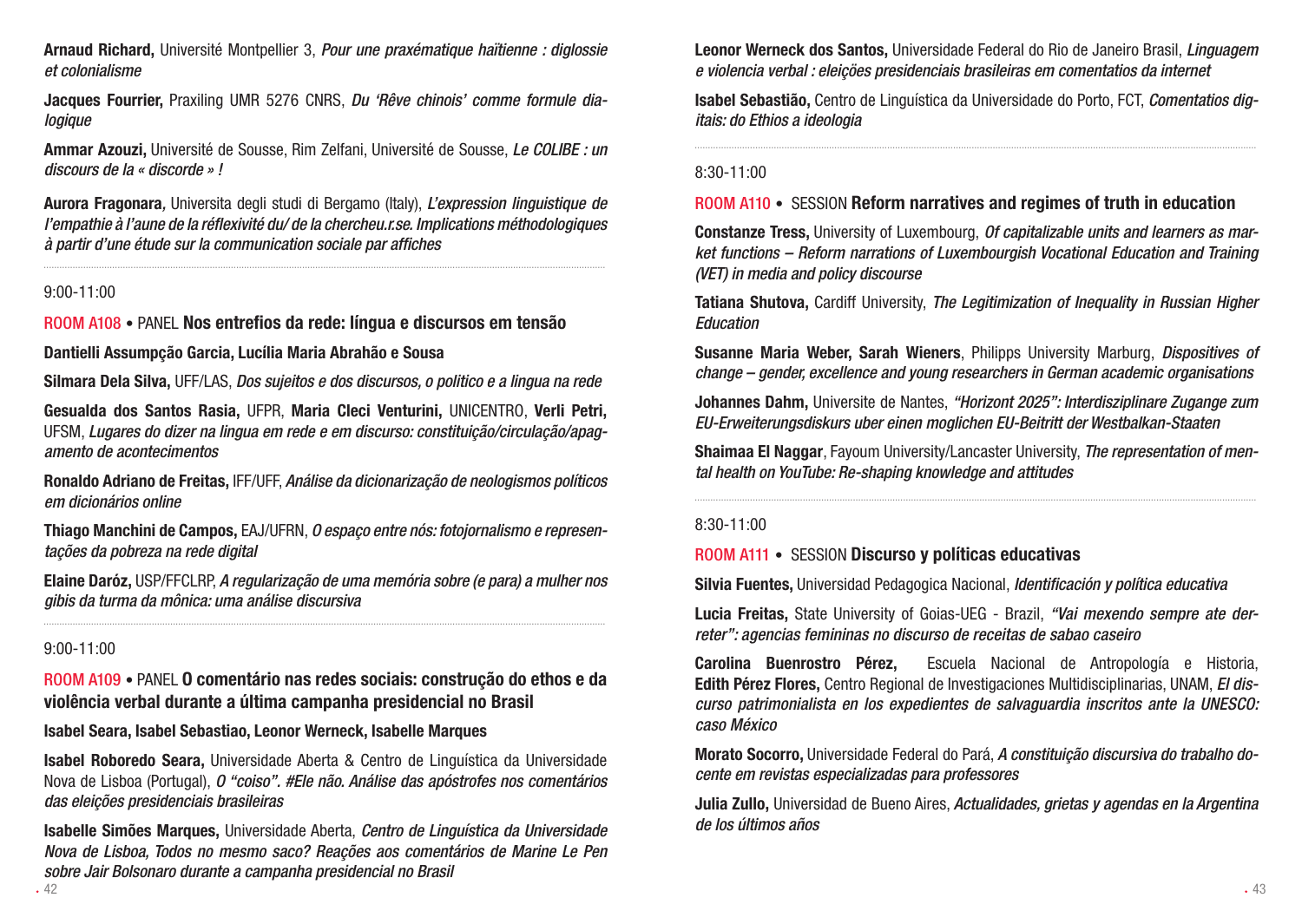Filipe Abrantes, Universidade do Estado do Rio de Janeiro, *Ideologia de gênero: da igreja católica ao Escola Sem Partido*

.....................................................................................................................................................................................................................

### 8:30-11:00

### ROOM B114 • SESSION Discurso, poder y redes sociales

Duílio Fabbri, UFSCAR, Fabiano Ormaneze, Unicamp, *Discurso e poder nas redes sociais: o sujeito político fragmentado* 

Maria Cristina Giorgi, Almeida Reis Blanco Glaucia, Centro Federal de Educação Tecnológica Celso Suckow da Fonseca (Rio de Janeiro), *Bio-necropolítica, discurso e racismo no Brasil: as mídias e redes negras digitais na produção de novos paradigmas de comunicação*

Audria Leal, Centro de Linguística da Universidade Nova de Lisboa, *A Construção Discursiva Multimodal no Gênero Reportagem*

Wilton Santos, Universidade Federal de Sergipe, *Acontecimentos na França: o papel da mídia no processo de construção*

Thatiana Muylaert Siqueira Menezes, Universidade do Estado do Rio de Janeiro, *A captação do cartógrafo pela paródia subversiva nos textos verbo-visuais*

.....................................................................................................................................................................................................................

Margarita Palacios, *Pathos, disputas y campañas (México 2018)*

#### 8:30-11:00

#### ROOM B115 • SESSION Discurso, Poder y Género

Alexandra Pinto, Faculdade de Letras da Universidade do Porto, *A construção ideológica da identidade da mulher num acórdão sobre violência doméstica*

María Bernal, Nieves Hernández Flores, Esperanza Alcaide Lara, Stockholm University, University of Copenhagen, University of Sevilla, *La igualdad de género en las guías institucionales de buenas prácticas en España. Aspectos argumentativos y de imagen social*

Juliana de Freitas Dias, *Reexistências decoloniais no âmbito do Projeto Mulheres Inspiradoras: contribuições da Teoria Social do Discurso para educação como prática da liberdade*

Nicolas Martinez Aranguiz, Biblioteca del congreso nacional de Chile, *Ellas ponen el pecho a las balas: mujeres de senos libres en la protesta social*

Victoria Furtado, Universidad de la República, *Tiempo de rebelión: las prácticas discursivas del feminismo en el Uruguay contemporáneo*

Mariana Rojas Mora, Laboratoire du Changement Social et Politique – CEDREF, *Análisis feminista crítico del discurso sobre femicidios en Costa Rica: un abordaje a partir de la construcción noticiosa de la prensa escrita*

.....................................................................................................................................................................................................................

### 8:30-11:00

#### ROOM B116 • SESSION The creation of images in discursive medial spaces

Varvilina Dzhioeva, Tatiana Tameryan, North Ossetia State University, *The impacts of new information technologies of image creation of a political leader in digital spaces*

Marina Berezhnaia, St Petersburg State University, *Social policy visual discourses: Russian TV practice*

Anastasia Dmitrieva, Ural Federal University, Ekaterinburg, *Communication Strategies and Tactics in Russian and French Political Advertising Videotexts*

Sune Stoustrup, Leibniz Institute for Research on Society and Space e.V. (IRS), F*acing Rural Problems: Investigating the Discursive Construction of Challenges for Structurally Weak European Rural Regions*

Sergey Korkonosenko, Saint Petersburg University, *Public discourse on the journalism prospects: towards sustantival approach*

.....................................................................................................................................................................................................................

#### 8:30-11:00

ROOM B117 • SESSION Language between colonization and subversive dynamics

Herbert Natta, University of Rome, *"Tor Vergata"Peripheral literary discourse analysis*

Sergey Alferov, Shady Glen Scottish and Welsh dance studio, *The power of imperative: English verbs in Scottish dance instructions*

Theron Muller, University of Toyama, *A critical discourse analysis of exchange structures in the correspondence of English writing for academic publications among teachers of English as a foreign language*

Fernanda Pereira, University of Campinas, *A "mulher muçulmana" em discurso*

Aliya Ismagilova, Marina Solnyshkina, Kazan (Volga region) Federal University, *From global to local: strategies in outdoor social and political advertisement discourse (Kazan 2018)*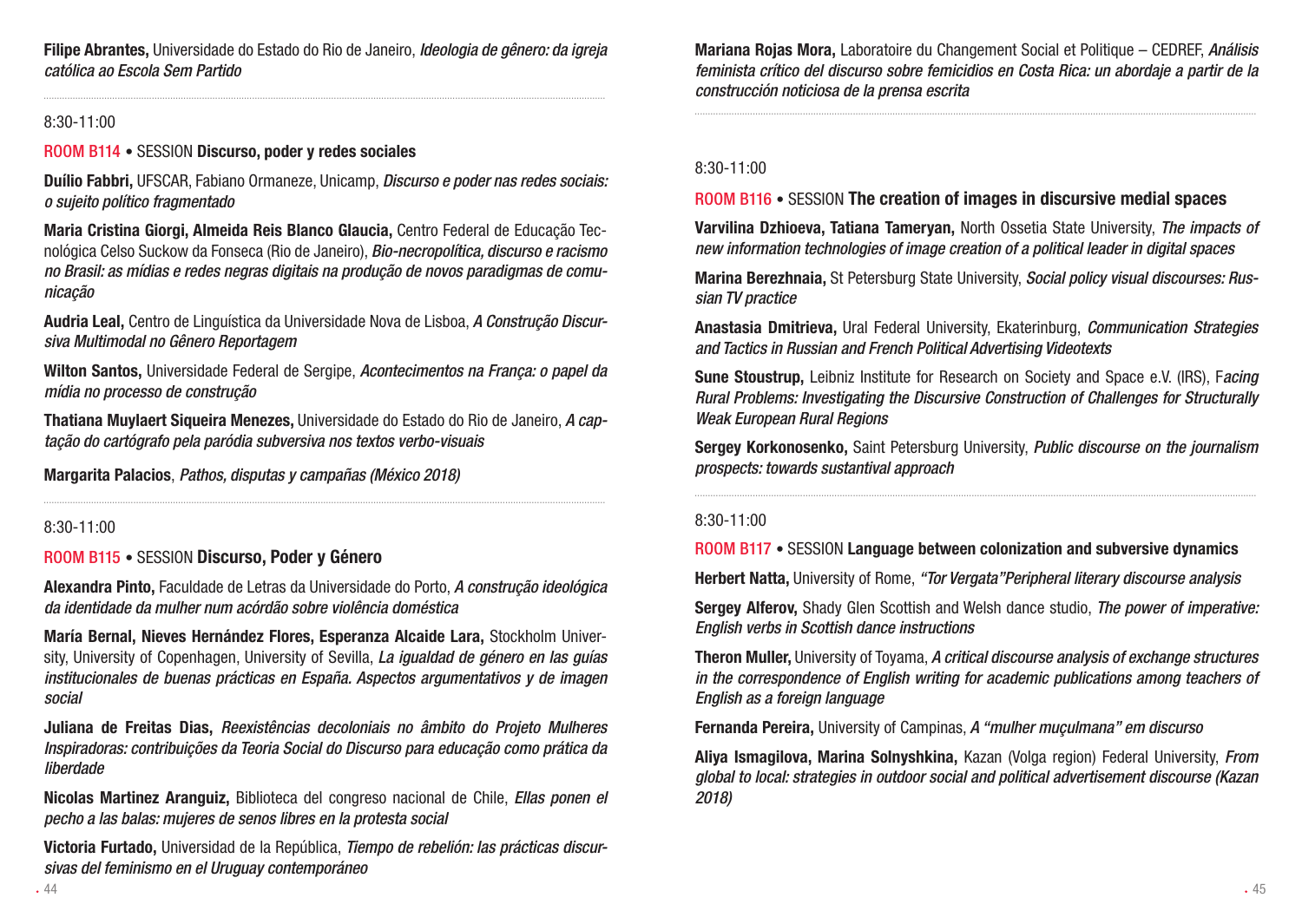### 11:15-12:15 • Amphithéâtre, Viviane de Melo Resende

«Estudos críticos do discurso e pensamento decolonial: sobre a negação ontológica de pessoas em situação de rua em notícias»

> ................................................................................................................................................. 13:30-15:30 • Panels and Sessions .......................................................................................

13:30-15:30

### ROOM A013 • PANEL Discurso y Salud

Mariana Pascual, Pontificia Universidad Católica de Chile, *Recursos de graduación en la construcción de significados para la representación del dolor: historias de vida de mujeres que sufren*

Stella Bullo, Manchester Metropolitan University, *Intertextualidad e integración conceptual en relatos metafóricos del dolor por endometriosis*

Natalia Díaz Alegría, Pontificia Universidad Católica de Chile, *Padecimiento psíquico y paradigmas argumentativos: la tensión de ser tratado como objeto y no como sujeto de derecho en la interacción médico-paciente*

.....................................................................................................................................................................................................................

13:30-15:30

ROOM A014 • PANEL Estudos discursivos à brasileira: deslocamentos teóricos e metodológicos (suite)

.....................................................................................................................................................................................................................

Marco Antonio Almeida Ruiz

#### 13:30-15:30

ROOM A105 • SESSION Public and post-truth discourse / *Публичная и постправдивая речь*

Tatiana Capustina, *ПО ИДЕЕ как показатель некатегоричности высказывания в публичной речи (IN IDEA as an indicator of non-categorical statements in public speech)*

Claudia Zamkovetc, Saint Petersburg University, *Публичная русская интерферированная речь: аспект РКИ (на материале Звукового корпуса русского языка) (Публичная русская интерферированная речь: аспект РКИ (на материале Звукового корпуса русского языка)*

Tatiana Popova, Saint Petersburg University*, Новый подход к анализу русской речи (A new approach to the analysis of Russian speech)*

Elena Lisanyuk, St. Petersburg State Universty, *Пост-правда, режимы истины и Ф. Достоевски (The post-truth regimes of truth and F. Dostoevsky)*

....................................................................................................................................................................................................................

#### 13:30-15:30

### ROOM A016 • SESSION Discurso e identidad

Lilia Odete Nantes De Oliveira, UNIGRAN-Centro Universitario da Grande Dourados (BRA-ZIL), *Interdiscurso e assujeitamento: inclusão das identidades híbridas das crianças da fronteira*

Tamara Jorquera-Alvarez, Universidad de Chile / Universitat Autonoma de Barcelona - Chile, *Analisis de discurso diacronico: comprensiones sobre seguridad en el Estado chileno postdictatorial*

Cecilia Quintrileo, Universidad Austral de Chile, *Discurso parlamentario sobre una nueva institucionalidad en materia de pueblos indígenas en chile*

Amanda Pereira, Universidade Federal de Minas Gerais, *A relação entre formador e professor de LI em um curso de formação continuada: resistências e deslocamentos subjetivos a partir de seus discursos*

Anna Carolina Land, Universidade do Estado do Rio de Janeiro, *Qual subalterno pode falar?*

...................................................................................................................................................................................................................

#### 13:30-15:30

### ROOM A108 • SESSION Discurso político, populismo y posverdad

Miranda Lenin, Universidad Católica de Lovaina, Universidad Central del Ecuador, *El discurso del Brexit en la prensa escrita. Las "representaciones" como una forma de acción social*

Fabiano Ormaneze, Unicamp, Duilio Fabbri Junior, UFSCAR, *Quem tem medo da (pós) verdade? Poder, extremismo e neofascismo nas eleições brasileiras de 2018*

Valéria Gomes Borges Vieira, Juliana De Freitas Dias, *De "maria, a louca" a "militante travestida de presidente da república": o potencial ideológico das representações de atores sociais na mídia nacional*

Patricia Baeza, Pontificia Universidad Católica de Valparaíso, *Voces de afiliación, alineamiento y desalineamiento en torno a la inclusión de los recientes migrantes en el sistema escolar chileno*

Vivian Pereira, Universidade do Estado do Rio de Janeiro, *A menina que queria estudar e o não assujeitamento das vozes abafadas e interrompsidas*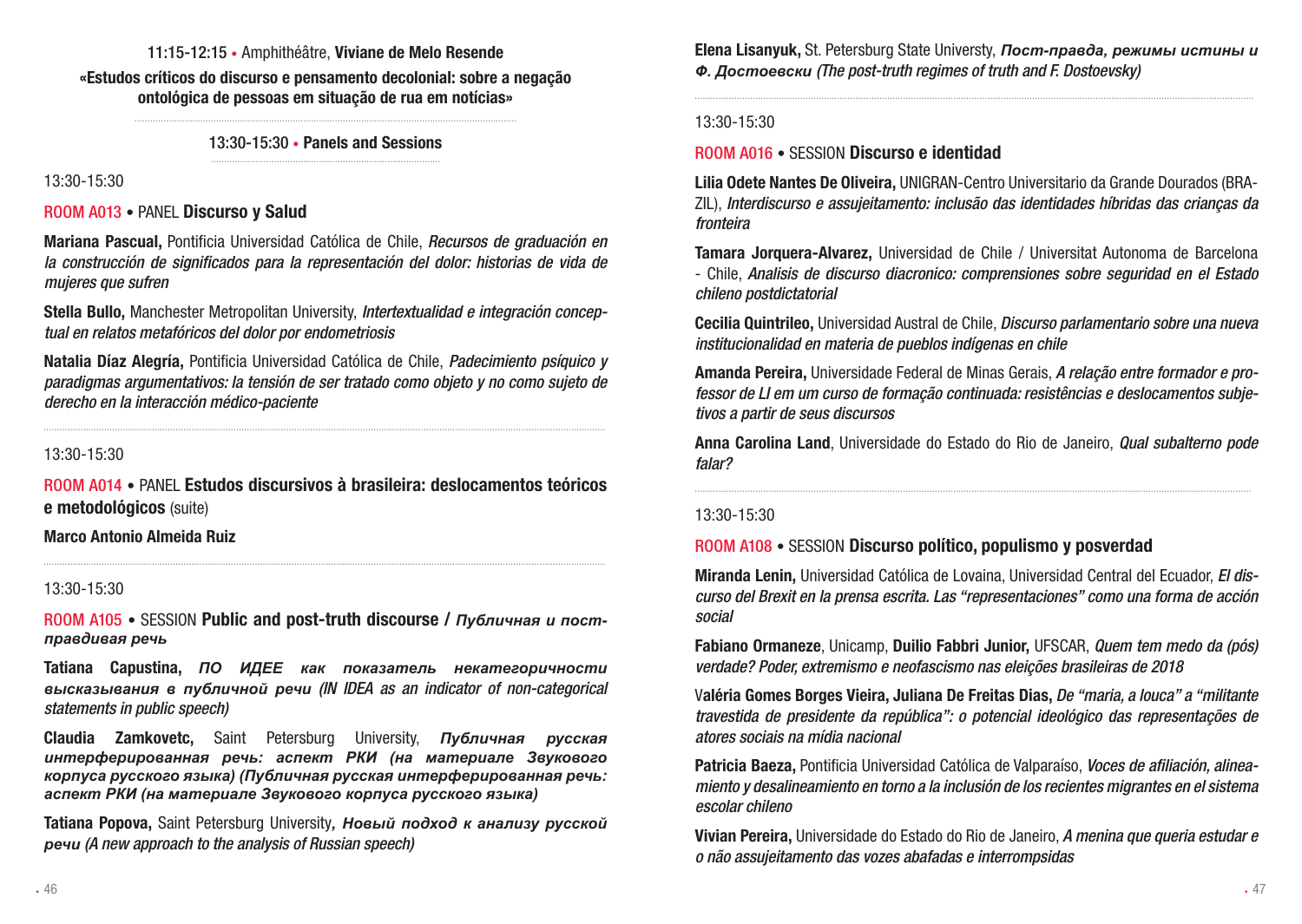Patricia Baeza Duffy, Universidad Católica de Valparaíso, Chile, Rakel Österberg, Romanska och klassiska institutionen, Stockholms Universitet, *Construcción discursiva de migrantes chilenos sobre la acogida e inserción propia y de otros migrantes en el contexto sueco desde 1970 hasta tiempos recientes*

...................................................................................................................................................................................................................

### 13:30-15:30

### ROOM A109 • SESSION Populism and Othering

Furkó Péter, Karoli Gaspar Reformatus Egyetem, *Presentation of the "elite out-group" in the context of the immigration quota referendum in Hungary*

Arash Reisinezhad, University of Tehran, *Political Discourse and Critical Geopolitics of the Shia Crescent*

Elena Psyllakou, University of Athens, *Beyond Political Frontiers: Dialogic Aspects of Political Antagonism Between the Right and the Left in the 'Post-Crisis' Greek Context*

Hossein Kermani, University of Tehran & Hadi Khaniki, Zohreh Ali Hosseini, Allameh Tabataba'i University, *Telegram Discourse: An analysis of most view post in Telegram on 2017 Iran's presidential election*

Vera Lucia Paiva, Eliano De Souza Martins Freitas, Federal University of Minas Gerais, *The linguistic landscape of protest in Brazil: the 2016 coup in perspective*

...................................................................................................................................................................................................................

#### 13:30-15:30

### ROOM A110 • SESSION Between Media, Institution and the Self: Images of Youth

Nuria Lorenzo-Dus, Steve Case, Swansea University, *Overcoming the Language Barrier in the British Youth Justice System*

Tatiana Gavrilyuk, Industrial university of Tyumen, *Russian New Working-Class Youth: Media Representation and the Construction of "Self"*

Maria Eugenia Merino, Universidad Catolica de Temuco, *Chronotypes and ethnic identity construction in the oral narrative of young Mapuche born in Santiago and their adults migrated to the capital of Chile*

Nilima Chowdhury, University of Auckland, *'I want to be this all around superstar kind of thing': Dialogical explorations of discursive identity practices in young high-performing women in Aotearoa/New Zealand*

### 13:30-15:30

### ROOM A111 • SESSION Education and Power Relations

Silvia Fuentes, Universidad Pedagogica Nacional, *Educational identities and ideological functioning*

Kitty-Jiayin Li, IoE University College of London, *The parental spoken interactions and the negotiation of power and social relations in a Chinese Complementary school in Berlin, Germany*

Julia Feike, University of Edinburgh / DAAD, *Discourse Studies and Modern Foreign Languages – a reflection on the potential of CDA for undergraduate students on language degrees in the UK*

Juliet Henderson, Oxford Brookes University, *Jittery junctions: Language, knowledge and the con(fusion) of English-speaking academic identity*

Vitaly Buduchev, Groupe de recherches interdisciplinaires sur les processus d'information et de communication Sorbonne Université : EA1498, *L'expression de l'interdiscours journalistique transnational à travers la culture professionnelle des reporters à l'étrangers et l'identité éditoriale des titres de presse*

..................................................................................................................................................................................................................

13:30-15:30

### ROOM B114 • SESSION Tales of Power and Subordination

Svitlana Tubaltseva, University of Roehampton, London, *Combining qualitative and quantitative methods in Critical Discourse Analysis: The case of Urkainian Revolution in 2014*

Kseniia Semykina, National Research University Higher School of Economics [Moscow]/ Freie Universität Berlin, *Crimean conflict on Russian and Ukrainian TV: a discourse-theoretical approach*

Ekaterina Baeva, Vladimir Bondar, St Petersburg State University, *Towards a New Approach to Discourse Analysis of Power-Dependent Communication*

Jan Zienkowski, Université Saint Louis, *Debating Politics and/or the Political today: on metapolitical conflicts in mediatized public debates*

Julie Boéri, Ashraf Fattah, Hamad Bin Khalifa University, College of Humanities and Social Sciences, *A socio-narrative and Appraisal approach to discourse mediation: a contribution from Translation Studies*